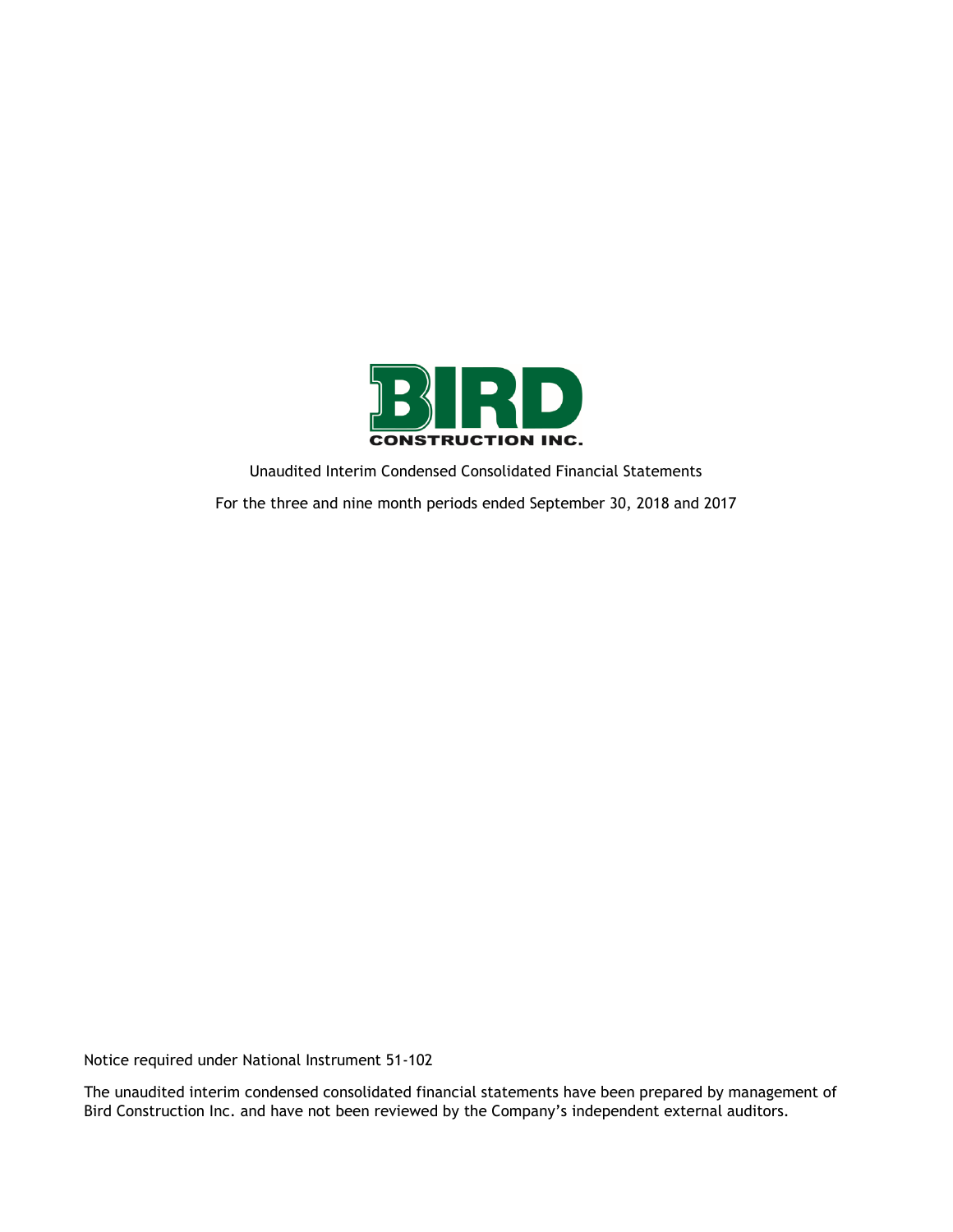### **INTERIM CONDENSED CONSOLIDATED STATEMENTS OF FINANCIAL POSITION**

**As at September 30, 2018, December 31, 2017 and January 1, 2017**

**(in thousands of Canadian dollars)**

| (unaudited)                                                          |                | September 30, |    | December 31,               |     | January 1,                 |
|----------------------------------------------------------------------|----------------|---------------|----|----------------------------|-----|----------------------------|
|                                                                      | <b>Note</b>    | 2018          |    | 2017<br>(restated, note 4) |     | 2017<br>(restated, note 4) |
|                                                                      |                |               |    |                            |     |                            |
| <b>ASSETS</b>                                                        |                |               |    |                            |     |                            |
| Current assets:                                                      |                |               |    |                            |     |                            |
| Cash                                                                 | 24             | \$<br>73,476  | \$ | 114,092                    | \$  | 246,519                    |
| Bankers' acceptances and short-term deposits                         | 24             | 4,876         |    | 18,963                     |     | 15,357                     |
| Short-term investments                                               |                | 1,618         |    |                            |     |                            |
| Accounts receivable                                                  | 8              | 420,738       |    | 363,668                    |     | 379,043                    |
| Contract assets                                                      |                | 29,467        |    | 34,962                     |     | 14,617                     |
| Contract assets - alternative finance projects                       | $\overline{7}$ | 4,742         |    | 73,951                     |     | 66,443                     |
| Inventory                                                            |                | 752           |    | 514                        |     | 567                        |
| Prepaid expenses                                                     |                | 3,186         |    | 2,519                      |     | 2,688                      |
| Income taxes recoverable                                             |                | 5,493         |    | 6,041                      |     | 9,900                      |
| Investments held for sale                                            | 10             | 3,956         |    |                            |     |                            |
| Other assets                                                         | 9              | 3             |    | 409                        |     |                            |
| Total current assets                                                 |                | 548,307       |    | 615,119                    |     | 735,134                    |
| Non-current assets:                                                  |                |               |    |                            |     |                            |
| Other assets                                                         | 9              | 6,200         |    | 7,577                      |     | 3,680                      |
| Property and equipment                                               | 11             | 57,117        |    | 52,397                     |     | 45,517                     |
| Investments in equity accounted entities                             | 10             | 8,811         |    | 12,237                     |     |                            |
| Deferred income tax asset                                            |                | 9,044         |    | 8,615                      |     | 6,737                      |
| Intangible assets                                                    | 12             | 2,509         |    | 1,538                      |     | 1,735                      |
| Goodwill                                                             | 12             | 16,389        |    | 16,389                     |     | 16,389                     |
| Total non-current assets                                             |                | 100,070       |    | 98,753                     |     | 74,058                     |
| <b>TOTAL ASSETS</b>                                                  |                | 648,377       | S  | 713,872                    | S   | 809,192                    |
| <b>LIABILITIES</b>                                                   |                |               |    |                            |     |                            |
| Current liabilities:                                                 |                |               |    |                            |     |                            |
| Accounts payable                                                     |                | \$<br>379,820 | \$ | 380,221                    | \$  | 441,671                    |
| Contract liabilities                                                 |                | 66,091        |    | 62,376                     |     | 81,554                     |
| Dividends payable to shareholders                                    |                | 1,382         |    | 1,382                      |     | 2,691                      |
| Income taxes payable                                                 |                | 3,087         |    | 5,539                      |     | 18,557                     |
| Non-recourse project financing                                       | 7              | 7,874         |    | 63,685                     |     | 59,222                     |
| Current portion of loans and borrowings                              | 13             | 5,130         |    | 4,755                      |     | 2,765                      |
| Provisions                                                           | 19             | 9,352         |    | 10,703                     |     | 11,833                     |
| Other liabilities                                                    | 15             | 1,764         |    | 2,380                      |     | 1,569                      |
| Total current liabilities                                            |                | 474,500       |    | 531,041                    |     | 619,862                    |
| Non-current liabilities:                                             |                |               |    |                            |     |                            |
| Loans and borrowings                                                 | 13             | 25,502        |    | 13,843                     |     | 8,623                      |
| Deferred income tax liability                                        |                | 6,798         |    | 8,374                      |     | 13,978                     |
| Investments in equity accounted entities                             | 10             |               |    | $\overline{a}$             |     | 881                        |
| Other liabilities                                                    | 15             | 7,583         |    | 6,798                      |     | 4,305                      |
| Total non-current liabilities                                        |                | 39,883        |    | 29,015                     |     | 27,787                     |
|                                                                      |                |               |    |                            |     |                            |
| SHAREHOLDERS' EQUITY                                                 |                |               |    |                            |     |                            |
| Shareholders' capital                                                | 17             | 42,527        |    | 42,527                     |     | 42,527                     |
| Contributed surplus                                                  |                | 1,954         |    | 1,949                      |     | 1,932                      |
| Retained earnings                                                    |                | 89,510        |    | 109,338                    |     | 117,084                    |
| Accumulated other comprehensive income<br>Total shareholders' equity |                | 3<br>133,994  |    | 2<br>153,816               |     | 161,543                    |
|                                                                      |                |               |    |                            |     |                            |
| TOTAL LIABILITIES AND SHAREHOLDERS' EQUITY                           |                | 648,377       | \$ | 713,872                    | \$. | 809,192                    |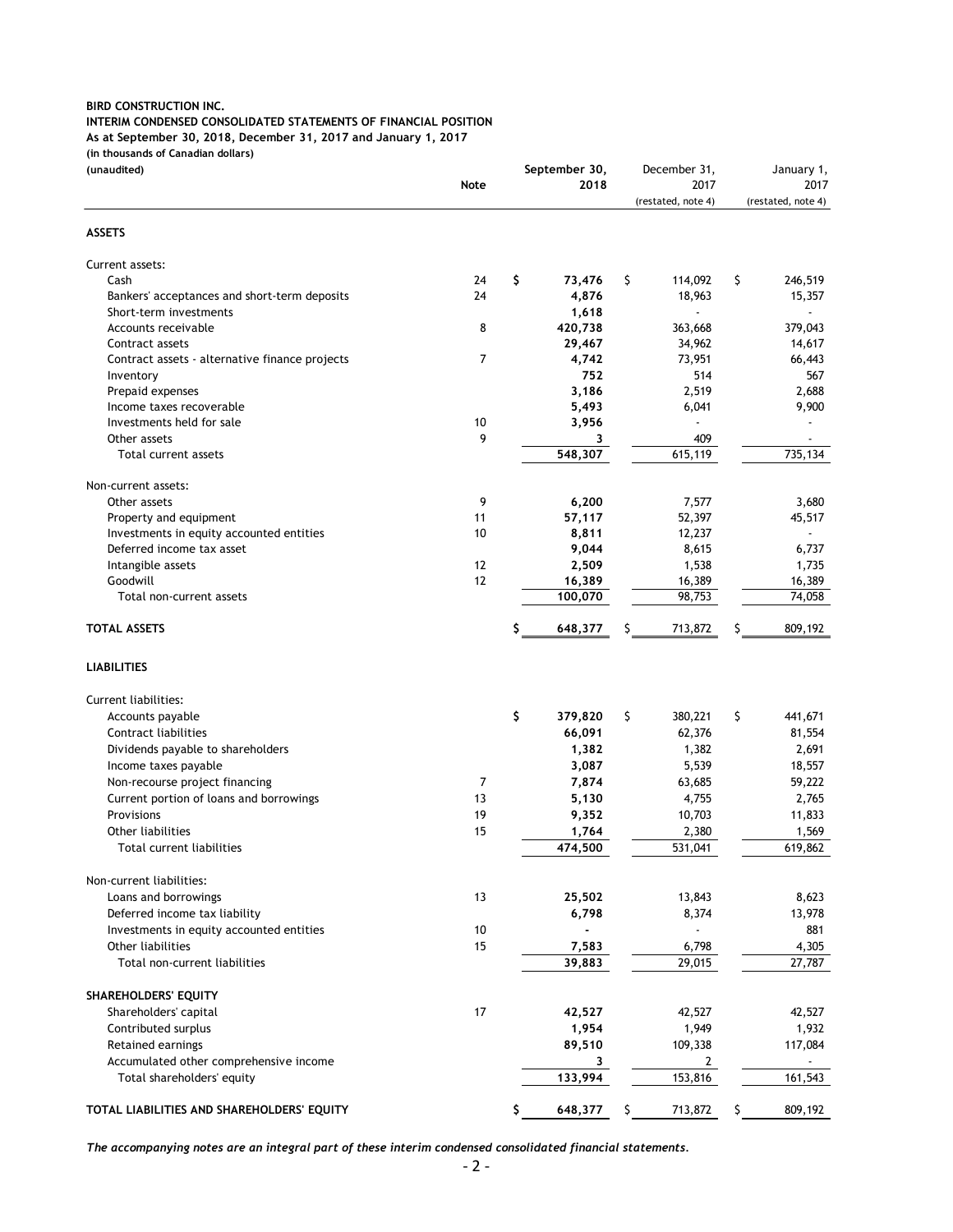#### **INTERIM CONDENSED CONSOLIDATED STATEMENTS OF INCOME For the three and nine month periods ended September 30, 2018 and 2017 (in thousands of Canadian dollars, except per share amounts) (unaudited)**

|                                               |      |                             | For the three months ended September 30, |                             | For the nine months ended September 30, |
|-----------------------------------------------|------|-----------------------------|------------------------------------------|-----------------------------|-----------------------------------------|
|                                               | Note | 2018                        | 2017                                     | 2018                        | 2017                                    |
|                                               |      |                             | (restated, note 4)                       |                             | (restated, note 4)                      |
| Construction revenue<br>Costs of construction |      | \$<br>381,382 \$<br>361,995 | 388,808<br>366,576                       | \$<br>995,930 \$<br>961,114 | 1,053,005<br>1,002,616                  |
| Gross profit                                  |      | 19,387                      | 22,232                                   | 34,816                      | 50,389                                  |
| Income from equity accounted investments      | 10   | (288)                       | 862                                      | 372                         | 1,555                                   |
| General and administrative expenses           |      | (12, 805)                   | (14, 999)                                | (44, 084)                   | (42, 572)                               |
| Income (loss) from operations                 |      | 6,294                       | 8,095                                    | (8,896)                     | 9,372                                   |
| Finance income                                | 20   | 281                         | 294                                      | 888                         | 894                                     |
| Finance and other costs                       | 21   | (527)                       | (235)                                    | (2, 235)                    | (839)                                   |
| Income (loss) before income taxes             |      | 6,048                       | 8,154                                    | (10, 243)                   | 9,427                                   |
| Income tax expense (recovery)                 | 14   | 1,688                       | 2,260                                    | (2, 851)                    | 2,581                                   |
| Net income (loss) for the period              |      | 4,360                       | 5,894                                    | (7, 392)                    | 6,846                                   |
| Basic and diluted earnings (loss) per share   | 18   | 0.10                        | 0.14                                     | (0.17)                      | 0.16                                    |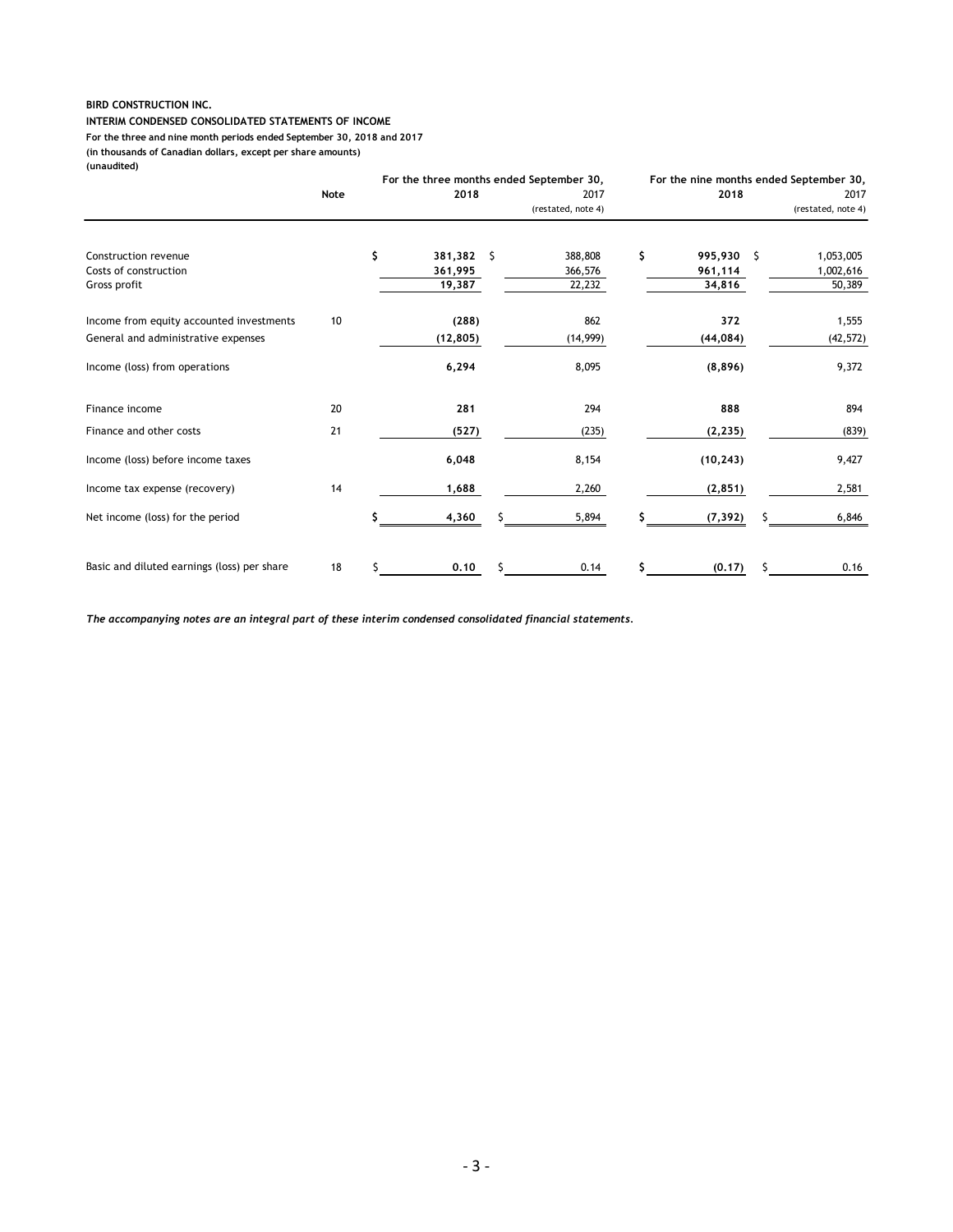#### **INTERIM CONDENSED CONSOLIDATED STATEMENTS OF COMPREHENSIVE INCOME**

**For the three and nine month periods ended September 30, 2018 and 2017**

**(in thousands of Canadian dollars, except per share amounts)**

**(unaudited)**

|                                                                                       |      |       | For the three months ended September 30, |              | For the nine months ended September 30, |  |  |
|---------------------------------------------------------------------------------------|------|-------|------------------------------------------|--------------|-----------------------------------------|--|--|
|                                                                                       | Note | 2018  | 2017                                     | 2018         | 2017                                    |  |  |
|                                                                                       |      |       | (restated, note 4)                       |              | (restated, note 4)                      |  |  |
| Net income (loss) for the period<br>Other comprehensive income (loss) for the period: |      | 4,360 | 5,894                                    | $(7,392)$ \$ | 6,846                                   |  |  |
| Exchange differences on translating equity accounted investments<br>10                |      |       |                                          |              |                                         |  |  |
| Total of items that may be reclassified to net income in subsequent periods           |      |       |                                          |              |                                         |  |  |
| Total other comprehensive income (loss) for the period                                |      |       |                                          |              |                                         |  |  |
| Total comprehensive income (loss) for the period                                      |      | 4,367 | 5,894                                    | (7, 391)     | 6,846                                   |  |  |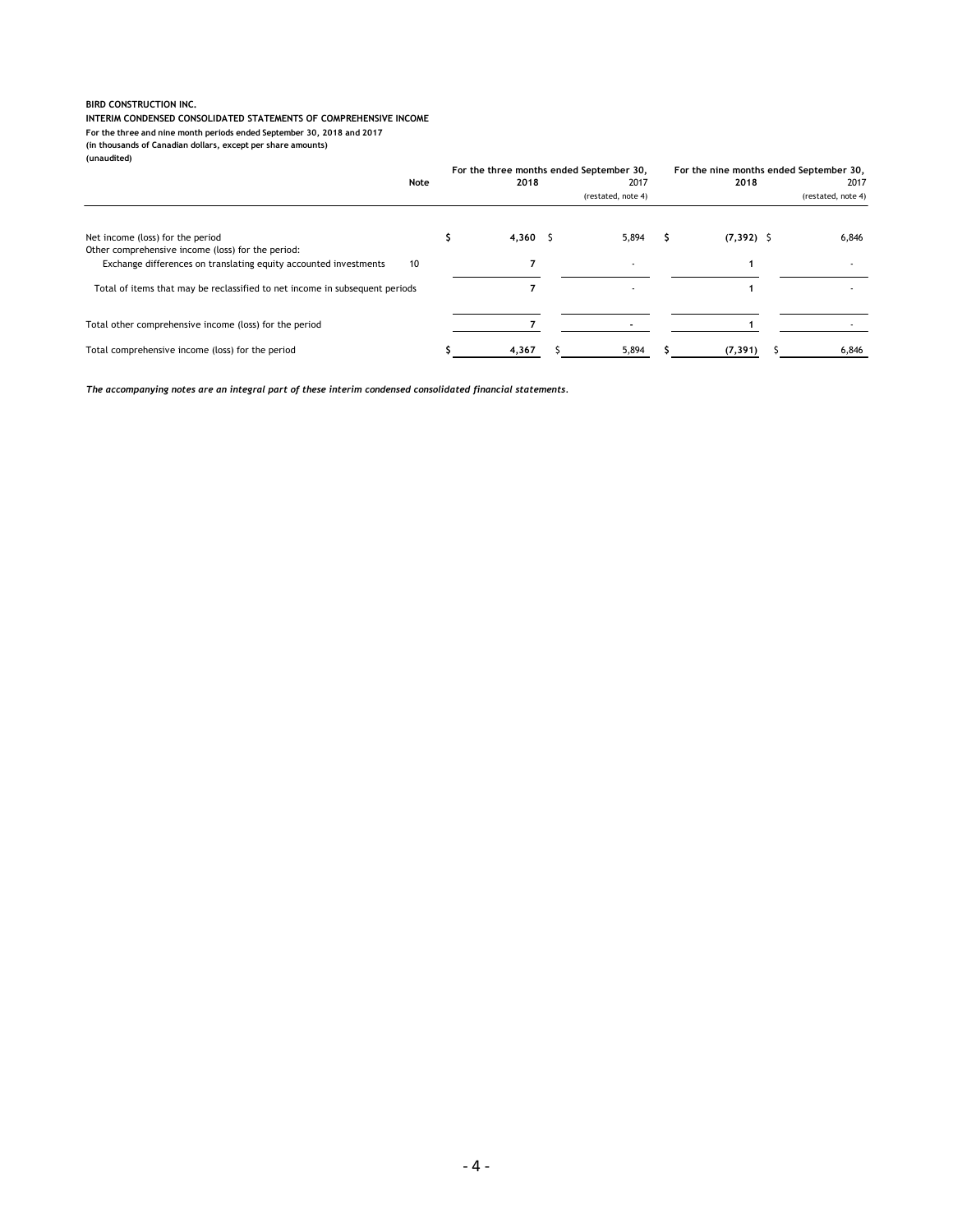**INTERIM CONDENSED CONSOLIDATED STATEMENTS OF CHANGES IN EQUITY (in thousands of Canadian dollars, except per share amounts) (unaudited) For the nine month periods ended September 30, 2018 and 2017**

|                                                                                                                                       |      | Shareholders'   |    | Contributed | Retained                 |   | Accumulated<br>other<br>comprehensive |                |                     |
|---------------------------------------------------------------------------------------------------------------------------------------|------|-----------------|----|-------------|--------------------------|---|---------------------------------------|----------------|---------------------|
|                                                                                                                                       | Note | capital         |    | surplus     | earnings                 |   | income (loss)                         |                | <b>Total equity</b> |
| Balance at January 1, 2017 (restated, note 4)                                                                                         |      | \$<br>42,527 \$ |    | 1,932 \$    | 117,084 \$               |   | ÷.                                    | Ŝ.             | 161,543             |
| Net income (loss) for the period (restated, note 4)                                                                                   |      |                 |    |             | 6,846                    |   |                                       |                | 6,846               |
| Other comprehensive income for the period                                                                                             |      |                 |    |             |                          |   |                                       |                |                     |
| Total comprehensive income for the period                                                                                             |      |                 |    |             | 6,846                    |   |                                       |                | 6,846               |
| Contributions by and dividends to owners<br>Stock-based compensation expense                                                          | 16   |                 |    | 13          |                          |   |                                       |                | 13                  |
| Dividends declared to shareholders                                                                                                    |      |                 |    |             | (12, 436)                |   |                                       |                | (12, 436)           |
|                                                                                                                                       |      |                 |    |             |                          |   |                                       |                |                     |
| Balance at September 30, 2017 (restated, note 4)                                                                                      |      | 42,527          | Ŝ  | $1,945$ \$  | 111,494                  | Ś | ÷.                                    |                | 155,966             |
| Dividends per share declared during the nine month period ended September 30, 2017<br>Balance at December 31, 2017 (restated, note 4) |      | \$<br>42,527    | Ŝ. | $1,949$ \$  | Ś.<br>0.29<br>109,338 \$ |   |                                       | 2 <sup>5</sup> | 153,816             |
|                                                                                                                                       |      |                 |    |             |                          |   |                                       |                |                     |
| Net income (loss) for the period                                                                                                      |      |                 |    |             | (7, 392)                 |   |                                       |                | (7, 392)            |
| Other comprehensive income (loss) for the period                                                                                      | 10   |                 |    |             |                          |   | 1                                     |                | $\mathbf{1}$        |
| Total comprehensive income for the period                                                                                             |      |                 |    |             | (7, 392)                 |   | 1                                     |                | (7, 391)            |
| Contributions by and dividends to owners                                                                                              |      |                 |    |             |                          |   |                                       |                |                     |
| Stock-based compensation expense                                                                                                      | 16   |                 |    | 5           |                          |   |                                       |                | 5                   |
| Dividends declared to shareholders                                                                                                    |      |                 |    |             | (12, 436)                |   |                                       |                | (12, 436)           |
| Balance at September 30, 2018                                                                                                         |      | 42,527          | -S | $1,954$ \$  | 89,510 \$                |   |                                       | 35             | 133,994             |
| Dividends per share declared during the nine month period ended September 30, 2018                                                    |      |                 |    |             | \$<br>0.29               |   |                                       |                |                     |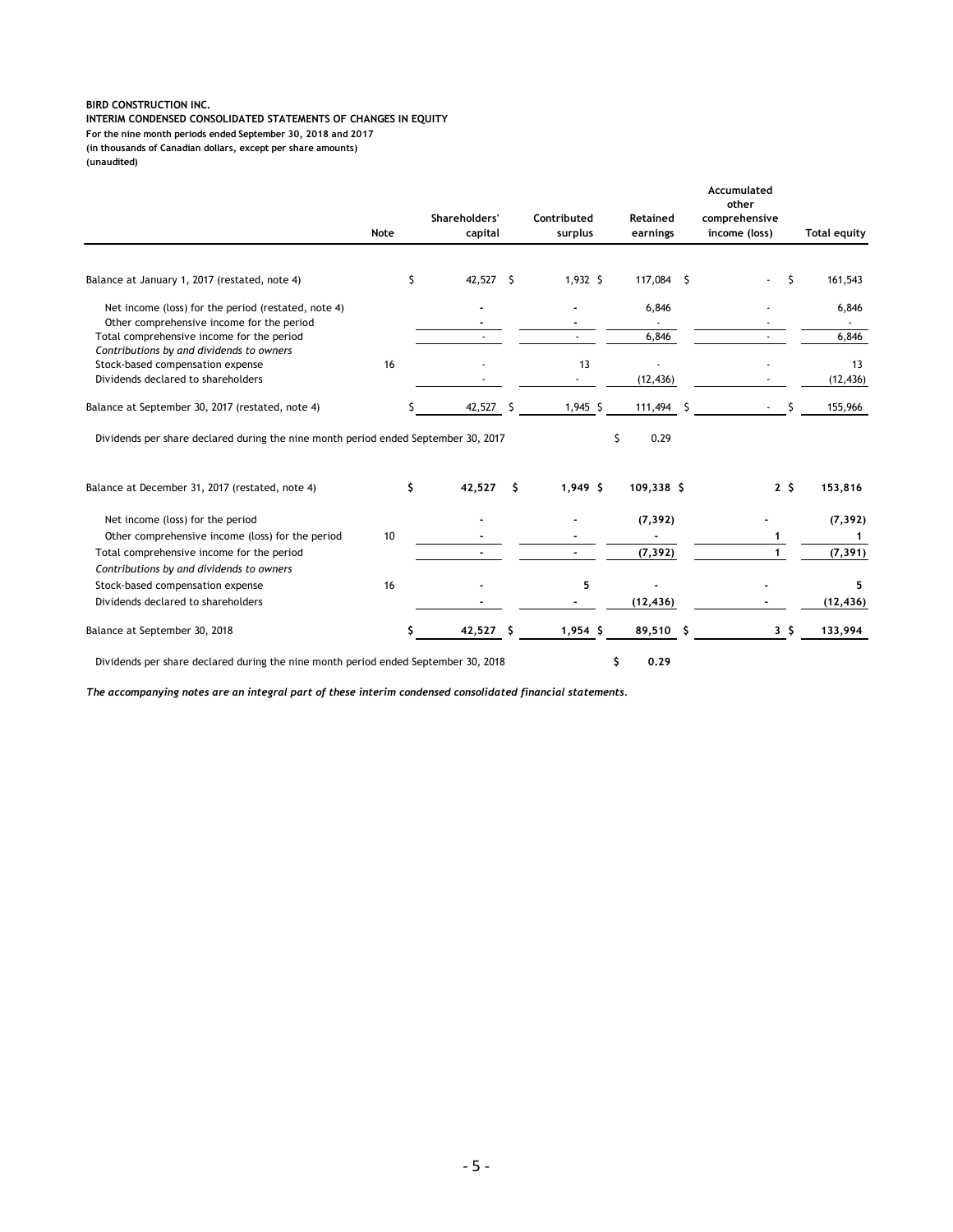#### **INTERIM CONDENSED CONSOLIDATED STATEMENTS OF CASH FLOWS**

**For the nine month periods ended September 30, 2018 and 2017**

**(in thousands of Canadian dollars)**

**(unaudited)**

|                                                                                 |      |    |                      | For the nine months ended September 30, |                            |
|---------------------------------------------------------------------------------|------|----|----------------------|-----------------------------------------|----------------------------|
|                                                                                 | Note |    | 2018                 |                                         | 2017<br>(restated, note 4) |
|                                                                                 |      |    |                      |                                         |                            |
| Cash flows from (used in) operating activities:                                 |      |    |                      |                                         |                            |
| Net income (loss) for the period                                                |      | \$ | $(7,392)$ \$         |                                         | 6,846                      |
| Items not involving cash:                                                       |      |    |                      |                                         |                            |
| Amortization                                                                    | 12   |    | 354                  |                                         | 342                        |
| Depreciation                                                                    | 11   |    | 8,074                |                                         | 7,961                      |
| (Gain) loss on sale of property and equipment                                   |      |    | (809)                |                                         | (31)                       |
| (Income) loss from equity accounted investments                                 | 10   |    | (372)                |                                         | (1, 555)                   |
| Finance income                                                                  | 20   |    | (888)                |                                         | (894)                      |
| Finance and other costs                                                         | 21   |    | 2,235                |                                         | 839                        |
| Deferred compensation plan expense and other                                    |      |    | 3,056                |                                         | 1,039                      |
| Unrealized (gain) loss on investments and other                                 |      |    | (535)                |                                         | 1,467                      |
| Income tax expense (recovery)                                                   | 14   |    | (2, 851)             |                                         | 2,581                      |
| Stock-based compensation expense                                                | 16   |    | 5                    |                                         | 13                         |
| Cash flows from (used in) operations before changes in non-cash working capital |      |    | 877                  |                                         | 18,608                     |
| Changes in non-cash working capital relating to operating activities            | 24   |    | 17,799               |                                         | (122, 828)                 |
| Interest received                                                               |      |    | 914                  |                                         | 885                        |
| Interest paid                                                                   |      |    | (3,073)              |                                         | (1, 167)                   |
| Income taxes paid                                                               |      |    | (1,058)              |                                         | (19, 260)                  |
| Cash flows used in operating activities                                         |      |    | 15,459               |                                         | (123, 762)                 |
| Cash flows from (used in) investing activities:                                 |      |    |                      |                                         |                            |
| Investments in equity accounted entities                                        | 10   |    | (1,750)              |                                         | (10, 536)                  |
| Capital distributions from equity accounted entities                            | 10   |    | 1,593                |                                         |                            |
| Additions to property and equipment                                             | 11   |    | (11, 223)            |                                         | (12, 205)                  |
| Proceeds on sale of property and equipment                                      | 11   |    | 2,921                |                                         | 7,183                      |
| Additions to intangible assets                                                  | 12   |    | (1, 325)             |                                         | (82)                       |
| Purchase of short-term investments                                              |      |    | (4, 742)             |                                         | (6, 943)                   |
| Proceeds from maturity of short-term investments                                |      |    | 3,107                |                                         |                            |
| Other long-term assets                                                          |      |    | (209)                |                                         | (340)<br>(22, 923)         |
| Cash flows used in investing activities                                         |      |    | (11, 628)            |                                         |                            |
| Cash flows from (used in) financing activities:<br>Dividends paid on shares     |      |    | (12, 436)            |                                         | (13,746)                   |
| Proceeds from non-recourse project financing                                    | 7    |    | 21,473               |                                         | 24,878                     |
| Repayment of non-recourse project financing                                     | 7    |    | (76, 474)            |                                         | (27, 662)                  |
| Proceeds from loans and borrowings                                              | 13   |    | 13,671               |                                         | 1,786                      |
| Repayment of loans and borrowings                                               | 13   |    |                      |                                         | (2,736)                    |
| Cash flows from (used in) financing activities                                  |      |    | (5, 320)<br>(59,086) |                                         | (17, 480)                  |
| Net decrease in cash and cash equivalents during the period                     |      |    | (55, 255)            |                                         | (164, 165)                 |
| Effects of foreign exchange on cash balances                                    |      |    | 552                  |                                         | (1,201)                    |
| Cash and cash equivalents, beginning of the period                              |      |    | 133,055              |                                         | 261,876                    |
| Cash and cash equivalents, end of the period                                    | 24   | Ş  | 78,352 \$            |                                         | 96,510                     |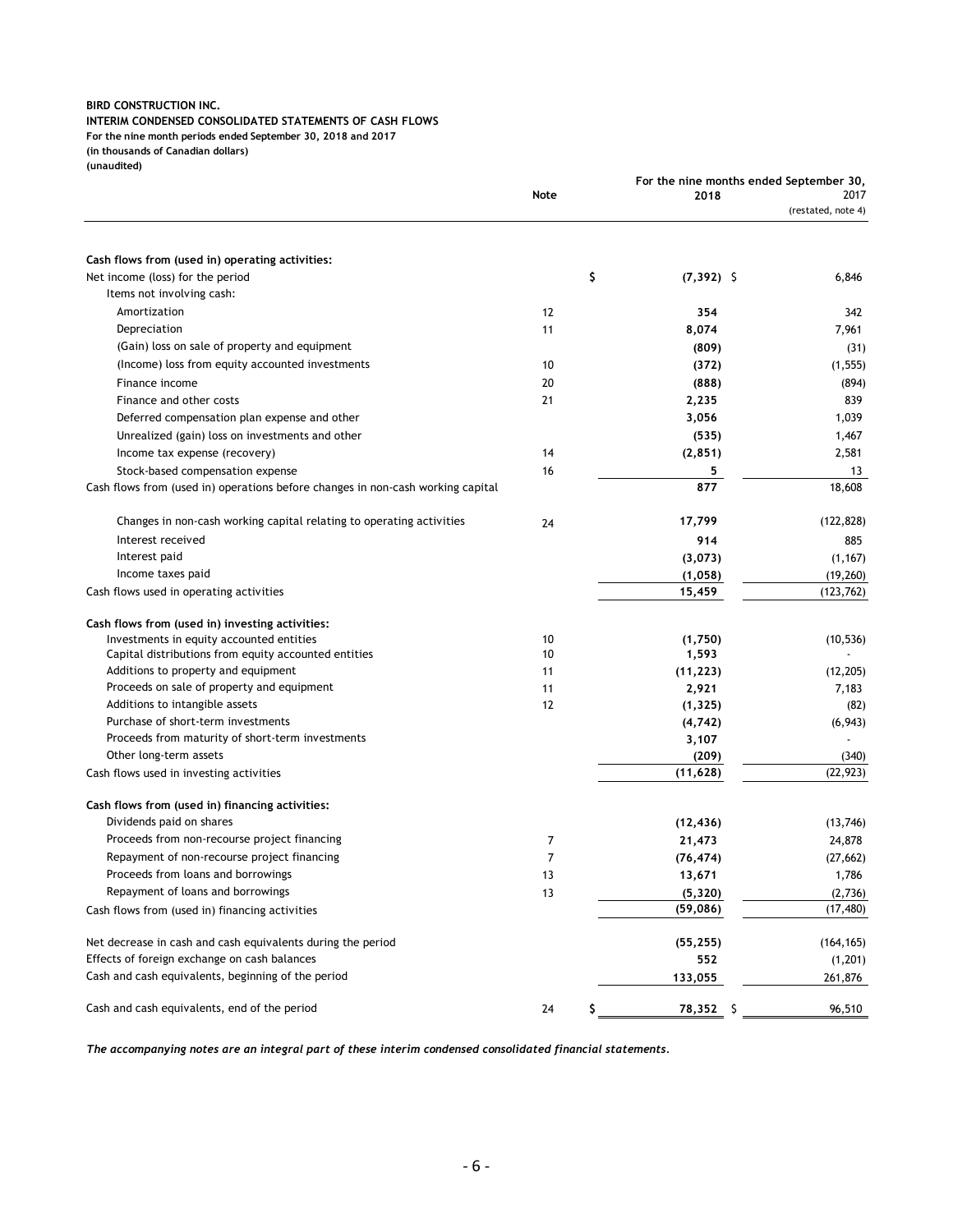### **1. Structure of the Company**

Bird Construction Inc. (the "Company") is a corporation incorporated in the province of Ontario, Canada. The address of the Company's registered office is 5700 Explorer Drive, Suite 400, Mississauga, Ontario, Canada.

The Company, through its subsidiaries and interests in joint arrangements carries on business as a general contractor with offices in St. John's, Wabush, Halifax, Saint John, Montreal, Ottawa, Toronto, Winnipeg, Calgary, Edmonton and Vancouver. The Company focuses primarily on projects in the industrial, mining, commercial and institutional sectors of the general contracting industry. The Company serves customers in the industrial, mining, institutional, retail, commercial, multi-tenant residential, light industrial, and renovation and restoration sectors using fixed priced, design-build, unit price, cost reimbursable, guaranteed upset price and construction management contract delivery methods. The operating segments of the Company are aligned with the Company's geographic operations and are reviewed by the Company's Chief Executive Officer to assess performance and allocate resources within the Company. Management applies judgement in the aggregation of the Company's operating segments and has determined that the Company operates in one reportable segment being the general contracting sector of the construction industry. The Company's operating segments have similar economic characteristics in that each of the Company's operating districts provides comparable construction services, use similar contracting methods, have similar long term economic prospects, share similar cost structures and operate in similar regulatory environments.

### **2. Basis of preparation**

(a) Authorization of financial statements:

These unaudited interim condensed consolidated financial statements were authorized for issue on November 7, 2018 by the Company's Board of Directors.

(b) Statement of compliance:

These unaudited interim condensed consolidated financial statements have been prepared in accordance with International Financial Reporting Standards ("IFRS") applicable to the preparation of interim financial statements, including IAS 34 Interim financial reporting. These unaudited condensed consolidated interim financial statements do not include all the information and disclosures required in the Company's annual consolidated financial statements and should be read in conjunction with the Company's annual consolidated financial statements for the year ended December 31, 2017.

(c) Basis of measurement:

These unaudited interim condensed consolidated financial statements have been prepared using the historical cost convention, except for the valuation of certain financial assets and derivative financial instruments which have been classified as "fair value through profit and loss" and accordingly, are measured at fair value, and liabilities for cash settled share-based payment arrangements which are measured at fair value.

(d) Use of estimates and judgements:

The preparation of financial statements requires management to make judgements, estimates and assumptions that affect the application of accounting policies and the reported amounts of revenues, expenses, assets, liabilities and the disclosure of contingent assets and liabilities at the reporting date.

Uncertainty about these assumptions and estimates could result in a material adjustment to the carrying amount of an asset or liability and/or the reported amount of revenue and expense in future periods. Estimates and underlying assumptions are reviewed on an ongoing basis. Revisions to accounting estimates are recognized in the period in which the estimates are revised and in any future periods affected.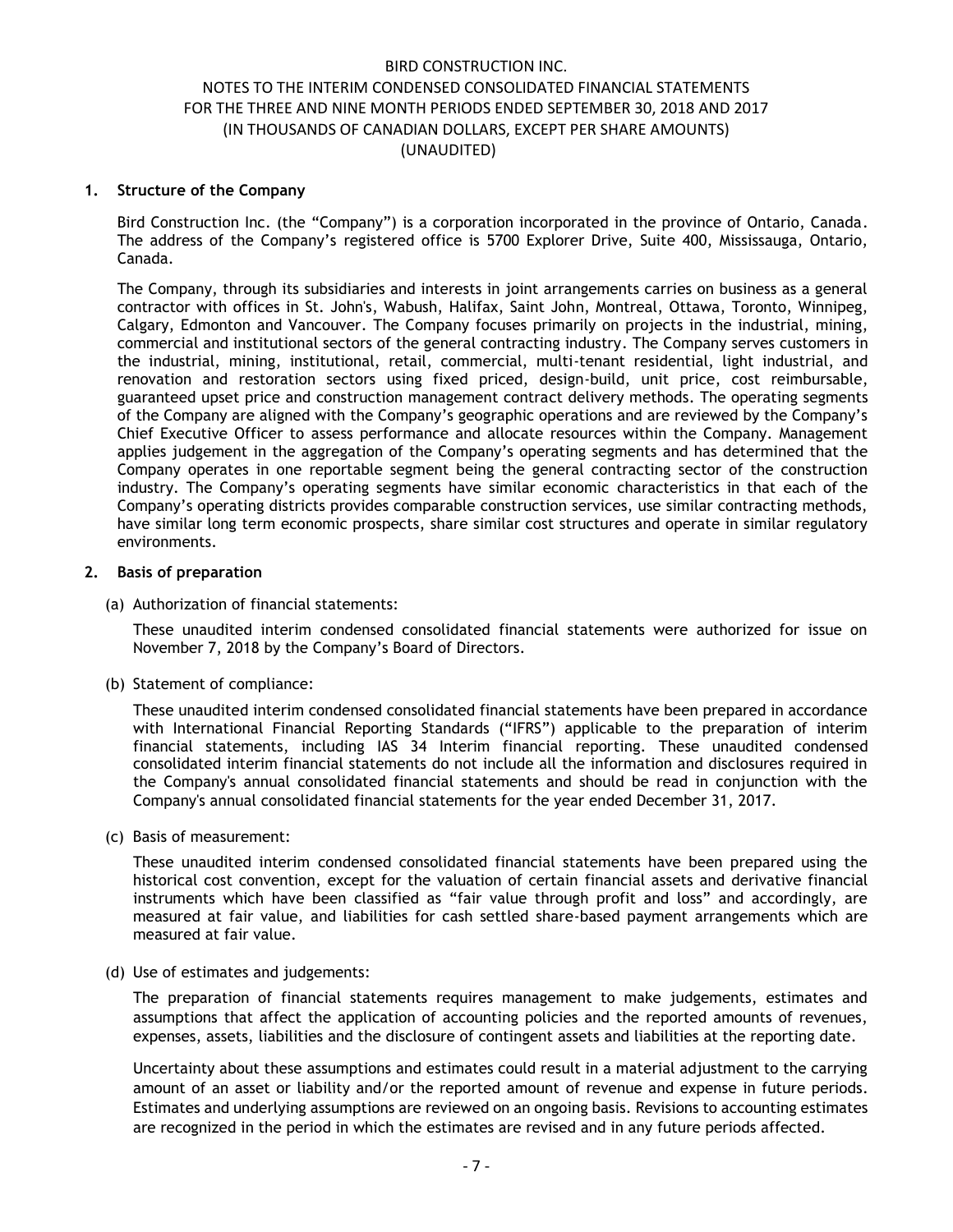Construction revenue, construction costs, contract liabilities, and contract assets are all based on estimates and judgements used in determining an estimate of contract revenue and contract costs to determine the stage of completion for a particular construction project, depending upon the nature of the construction contract, as more fully described in the revenue recognition policy (see note  $3(a)$ ). To determine the estimated cost to complete construction contracts, assumptions and estimates are required to evaluate issues related to schedule, material and labour costs, labour productivity, changes in contract scope and subcontractor costs. Due to the nature of construction, estimates can change significantly from one accounting period to the next.

The value of many construction contracts increases over the duration of the construction period. Change orders may be issued by our customers to modify the original contract scope of work or conditions. In addition, there may be disputes or claims regarding additional amounts owing as a result of changes in contract scope, delays, additional work or changed conditions. Construction work related to a change order or claim may proceed, and costs may be incurred, in advance of final determination of the value of the change order. As many change orders and claims may not be settled until the construction project is completed or subsequent to completion, the nature of the relationship with the other party to the claim and the history of success of these claims will determine the unpredictable nature of the associated revenue or cost recovery. Claims against customers due to delays, changes, etc. are assessed under the Company's variable consideration policy as described in note 3, which requires significant judgement and management's best estimate of recovery being ultimately added to the transaction price. This estimate is based on historical claim rates combined with a comprehensive assessment of the customer and negotiations to date. The value determined to be constrained is the difference between the total claim value and the best estimate of recovery. This constrained value is continuously reviewed as circumstances change and management will reassess estimates and update the transaction price accordingly.

Provisions involve the use of estimates, as determined by management. Estimates and assumptions are required to determine when to record and measure a provision in the financial statements for legal and warranty and other provisions. The outcomes can differ significantly from the estimates used in preparing the financial statements resulting in required adjustments to expenses and liabilities.

Impairment testing is performed annually or earlier, if a triggering event occurs, for indefinite-lived intangible assets and goodwill resulting from business combinations, by comparing the recoverable amount of the cash generating unit ("CGU"), or groups of CGUs to its carrying amount. The recoverable amounts of the CGU have been determined based on a value in use calculation. There is a significant amount of uncertainty with respect to the estimates of recoverable amounts of the CGUs' assets given the necessity of making key economic projections which employ the following key assumptions: future cash flows, growth opportunities, including economic risk assumptions and estimates of achieving key operating metrics and drivers; and the discount rate.

Information about significant judgements in applying accounting policies that have the most significant effect on the amounts recognized in the consolidated financial statements is included in the significant accounting policies note in the Company's December 31, 2017 annual consolidated financial statements related to revenue recognition, joint arrangements (note 3  $(r)$ ), and classification of leases (note 3  $(u)$ ).

### **3. Summary of significant accounting policies**

Except as described below, the accounting policies applied in the preparation of these unaudited interim condensed consolidated financial statements are consistent with those followed in the preparation of the Company's December 31, 2017 annual consolidated financial statements.

(a) Revenue recognition: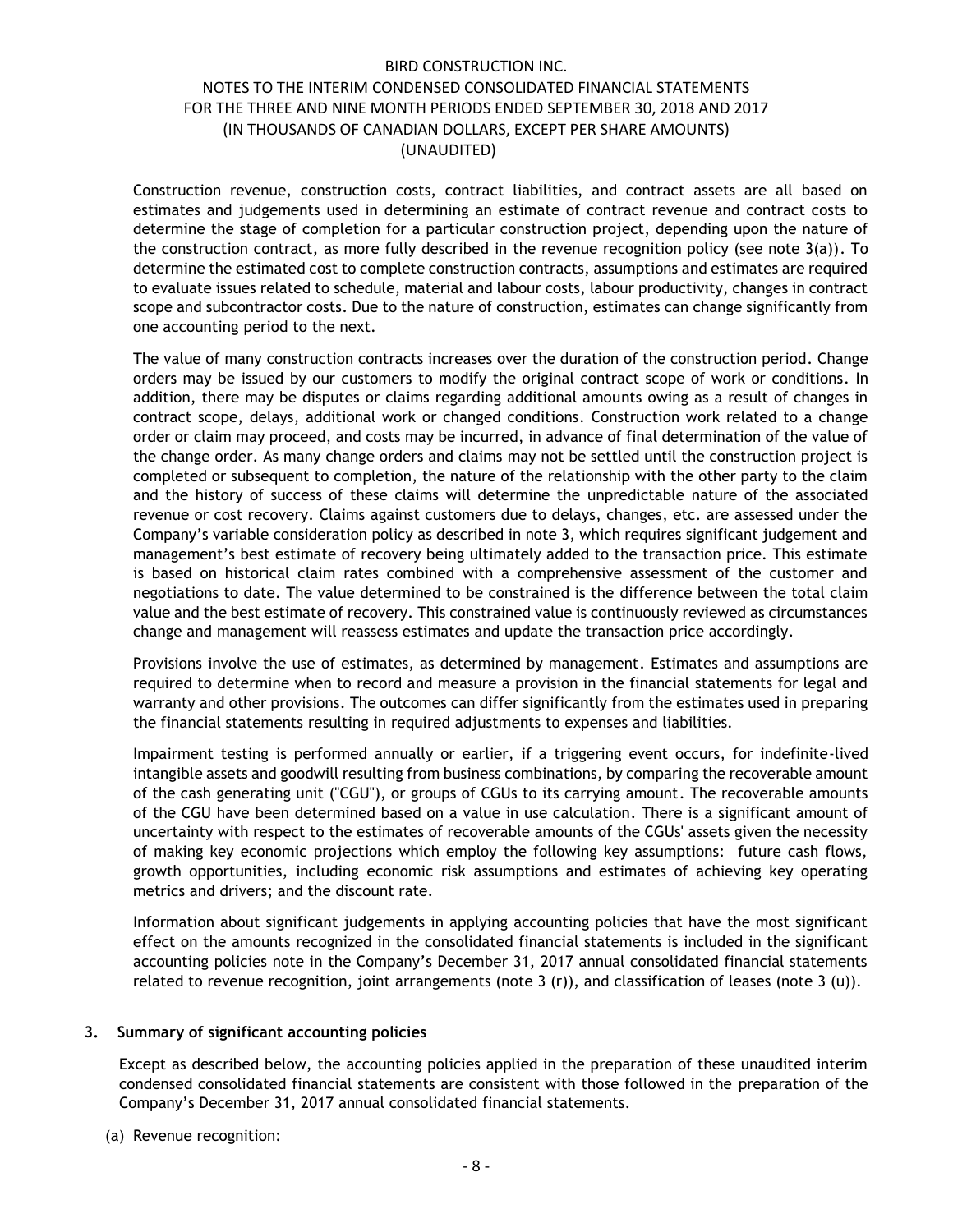Contract revenue is recognized in profit or loss in accordance with the pattern of satisfying the Company's performance obligations under a contract. This satisfaction occurs when control of a good or service transfers to the customer. In the majority of the Company's contracts, the customer controls the work in process as evidenced by the right to payment for work performed to date plus a reasonable profit to deliver products or services that do not have an alternative use to the Company, and the work is performed on the customer's property. Based on the nature of these contractual arrangements, control is transferred over time and revenue is recognized over time.

For each performance obligation satisfied over time, the Company will recognize revenue by measuring progress toward complete satisfaction of that performance obligation. Using output or input methods based on the type of contract, the Company recognizes revenue in a pattern that reflects the transfer of control of the promised goods or services to the customer. Revenue from fixed price and cost reimbursable contracts is recognized using the input method with reference to costs incurred. Revenue from unit price contracts in the heavy construction, civil construction and contract surface mining construction sectors is recognized based on the amount of billable work completed, established by surveys of work performed, an output method. For agency relationships, such as construction management contracts, where the Company acts as an agent for its customers, fee revenue only is recognized, generally in accordance with the contract terms. If the outcome of a construction contract cannot be estimated reliably for management to estimate the ultimate profitability of the contract with a reasonable degree of certainty, no profit is recognized. When further clarity is gained throughout the progression of the contract, the constrained margin and associated revenue will be reassessed.

Revenue from contract modifications, commonly referred to as change orders and claims, is recognized to the extent that the contract modifications have been approved by the customer and the amount can be measured reliably. In cases where the contract modification is approved, but the price has not been finalized, the Company will account for the contract modification using variable consideration guidance described below. A claim or dispute is considered variable consideration as it is in addition to the agreed upon performance obligations outlined in the original contract but due to unforeseen circumstances is claimed against the customer because of additional work and costs incurred due to delays and scope changes. The subsequent outcome and settlement of this claim through negotiation results in uncertainty as to the likelihood and amount that will be ultimately collected.

The amount of variable consideration included in the transaction price may be constrained due to the uncertain nature of the recovery of the associated revenue. The Company will make an estimate of the amount to be constrained by using either the most likely amount or the expected value method, depending which method is considered to best predict the amount of consideration by contract to which the Company will be entitled. The amount of variable consideration to be included in the transaction price is only that to which it is highly probable that a significant reversal of cumulative revenue recognized to date will not occur. Management considers the following factors in their assessment of the probability of reversal:

- (i) Susceptibility of consideration to factors outside the Company's influence.
- (ii) Length of time before resolution of the uncertainty associated with the amount of consideration is expected.
- (iii) The Company's experience with similar types of contracts is limited or the experience is not relevant or has limited predictive value.
- (iv) The Company has a practice of offering a broad range of pricing concessions or changing the payment terms and conditions of similar contracts in similar situations.
- (v) The contract has a larger number and broad range of possible consideration amounts.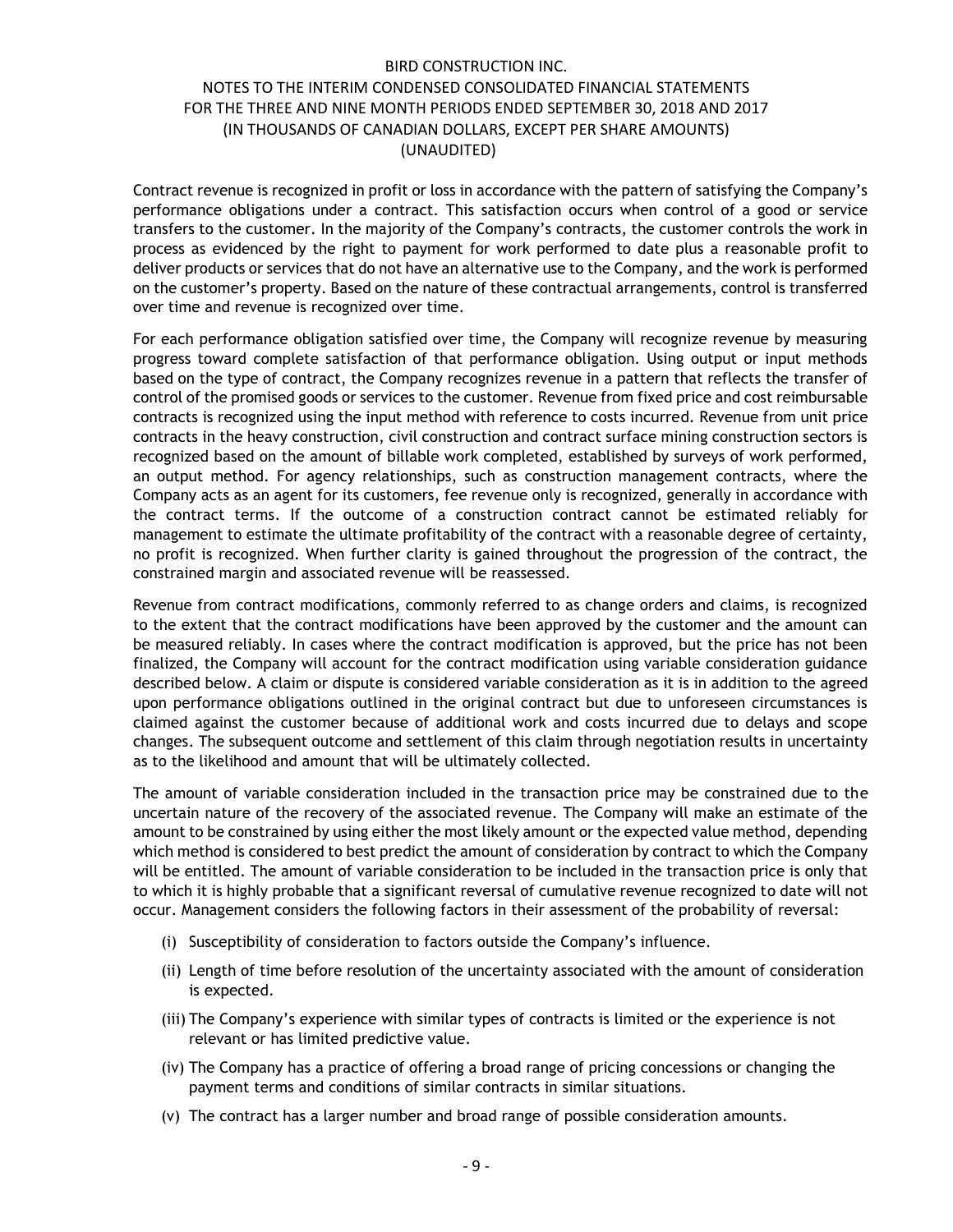Where the above factors indicate uncertainty associated with the outcome of the transaction price, the Company reviews the historical performance under similar contracts in order to determine the appropriate proportion of the variable consideration to be included in the transaction price.

For most customer arrangements, the customer contracts with the Company to provide a significant service of integrating a complex set of tasks and components into a single project or capability (even if that single project results in the delivery of multiple units). The Company therefore considers that the entire contract results in the delivery of a single performance obligation. Less commonly, the Company may promise to provide distinct goods or services within a contract in which case the contract is separated into the associated performance obligations as assessed from the customer's perspective. If a contract contains multiple performance obligations, the Company allocates the total transaction price to each performance obligation in an amount based on the estimated relative standalone selling prices of the promised goods or services underlying each performance obligation. When the Company is contracted to construct customer specific projects, the budgets and overall transaction prices are built up using the Company's best estimate of costs associated to complete the customized project using the appropriate overhead and subcontractor rates for a given project and location. This approach to estimate the overall costs and associated revenues is considered the most appropriate assessment of the standalone selling price for the associated performance obligations.

Where costs are determined to be greater than total revenues, losses from any construction contracts are recognized in full in the period the loss becomes apparent. Losses are recorded within provisions on the statement of financial position.

(b) Contract assets and liabilities:

Any excess of costs and estimated earnings over progress billings on construction contracts is carried as a contract asset in the financial statements. Contract assets also arise when the Company capitalizes incremental costs of obtaining contracts with customers and the costs incurred in fulfilling those contracts, such as mobilization costs. Costs to fulfill a contract are required to be capitalized where they are determined to relate directly to a contract or an anticipated contract that the entity can specifically identify, they generate or enhance resources of the Company that will be used in satisfying performance obligations in the future, and they are expected to be recovered under that specific contract.

In all cases, the specific contract asset is amortized into the project with reference to the same pattern of recognition as the revenue recognized on the associated project.

Any excess of progress billings over earned revenue on construction contracts is carried as a contract liability in the financial statements.

Contract assets and liabilities are reported in a net position on a contract-by-contract basis at the end of each reporting period. All contract assets and liabilities are classified as current in the financial statements as they are expected to be settled within the Company's normal operating cycle.

(c) Construction costs:

Construction costs are expensed as incurred unless they result in an asset related to future contract activity and meet the criteria to be capitalized as contract assets. Construction costs include all expenses that relate directly to execution of the specific contract, including site labour and site supervision, direct materials, subcontractor costs, equipment rentals and depreciation, design and technical assistance, and warranty claims. Construction costs also include overheads that can be attributed to the project in a systematic and consistent manner and include general insurance and bonding costs, and staff costs relating to project management.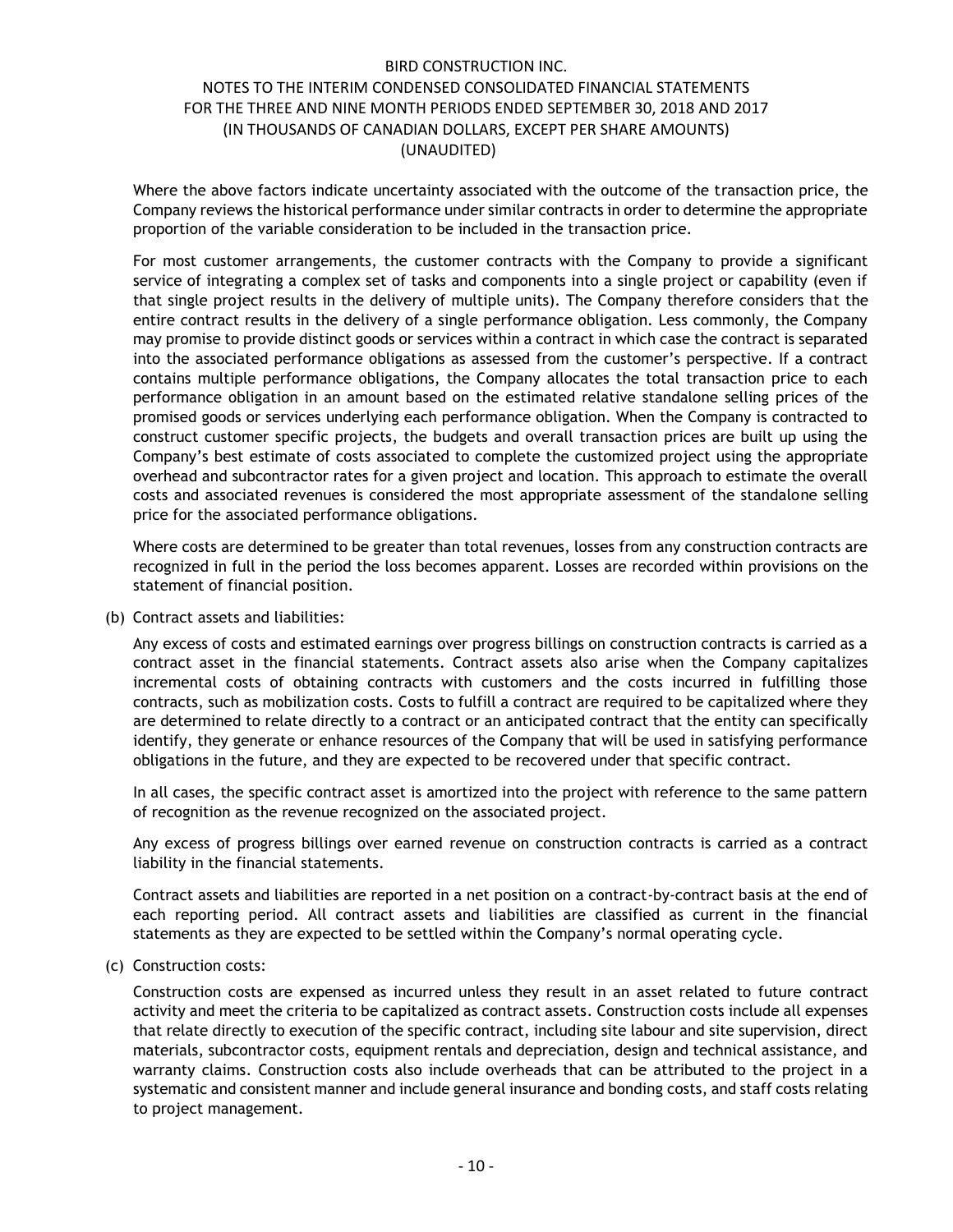(d) Provisions and contingent assets:

### Provisions:

Provisions are recognized when, at the financial statement date, the Company has a present obligation as a result of a past event, and it is more likely than not that the Company will be required to settle that obligation and the cash outflow can be estimated reliably. The amount recognized for provisions is the best estimate of the expenditure to be incurred. Where the Company expects some or all of the provision to be reimbursed, for example through insurance, the reimbursement is recognized as an asset only when it is virtually certain of realization. The recoverable amount will not exceed the amount of the provision. Provisions include:

- i. Provisions for potential legal claims relating to the Company's performance and completion of construction contracts. The Company attempts to settle claims within the construction period of the contracts, but a legal claim may take years to settle. A provision is recognized when it is more likely than not that a claim will require settlement. The amount recognized is the best estimate of the settlement amount.
- ii. Provisions for potential warranty claims relating to construction projects. These claims are usually settled during the project's warranty period. A provision is recognized when it is more likely than not that a warranty claim will arise. The amount recognized is the best estimate of the amount required to settle the warranty issue.
- iii. Provisions for loss contracts are recorded when costs are determined to be greater than total revenues for the contract. Losses from any construction contracts are recognized in full in the period the loss becomes apparent. The loss provision will be net of management's estimate of probable expected recoveries, which differs from the criterion used for revenue recognition.

# Contingent assets:

A contingent asset is a possible asset that arises from past events and whose existence will be confirmed only by the occurrence or non-occurrence of one or more uncertain future events not wholly within the control of the entity. Cost recovery claims associated with claims against subcontractors and parties other than customers are considered contingent assets until it is virtually certain that the claims will be settled.

Contingent assets are not recorded or disclosed in the financial statements until such time as recovery of a portion or all of the claim is considered probable, at which time disclosure in the notes to the financial statements is required. For disclosed contingent assets, where the claim is accepted by the other party and realization of income is considered virtually certain, full disclosure in the financial statements as to the nature of the asset recorded is required, along with the recognition of the amount to be received in current assets.

(e) Finance income and finance costs:

Finance income is comprised of interest earned on cash and cash equivalents, gains/losses on disposal of investments and changes in the fair value of financial assets classified as fair value through profit and loss. Interest income is recognized as it accrues in the income statement.

Finance costs are comprised of interest expense related to the net gain or loss on interest rate swaps, interest associated with total return swaps and interest on loans and borrowings, including non-recourse project financing, using the effective interest rate method.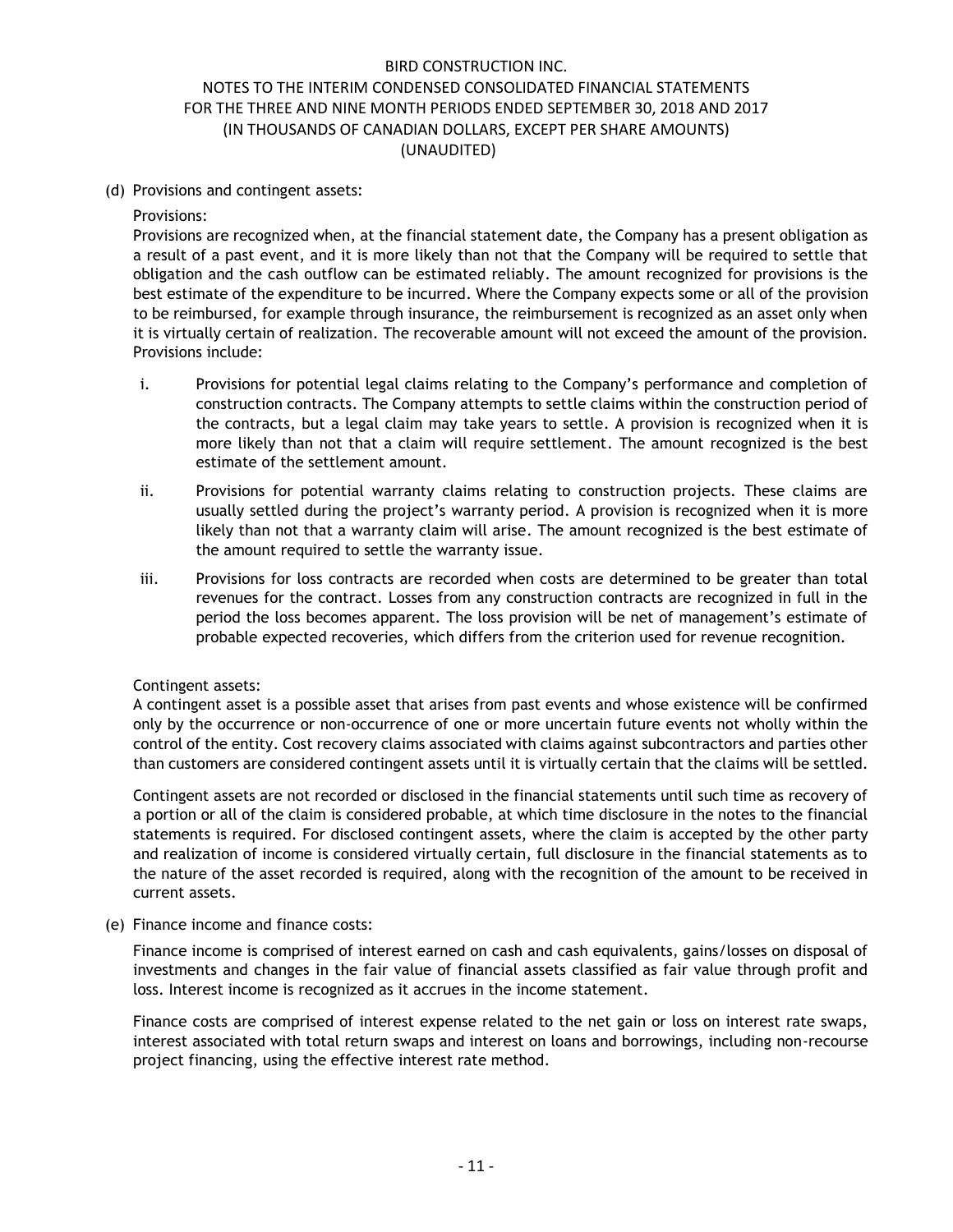### **4. New Accounting Standards and Amendments Adopted**

The Company has adopted the following new accounting amendments effective January 1, 2018. These changes did not have a material impact on the Company's financial results:

- a) Amendments to IFRS 2, Classification and Measurement of Share-based Payment Transactions
- b) IFRIC 22, Foreign Currency Transactions and Advance Consideration

The Company has adopted the following new accounting standards effective January 1, 2018:

- I. IFRS 15, Revenue from Contracts with Customers
- II. IFRS 9, Financial Instruments

# **IFRS 15, Revenue from Contracts with Customers:**

The Company has adopted IFRS 15 effective January 1, 2018 using a fully retrospective approach. IFRS 15 supersedes previous accounting standards for revenue, including IAS 18 Revenue, and IAS 11 Construction Contracts. IFRS 15 introduced a single comprehensive model for recognizing revenue from contracts with customers. The standard requires revenue to be recognized in a manner that depicts the transfer of promised goods or services to a customer and at an amount that reflects the consideration expected to be received in exchange for transferring those goods or services. Specifically, IFRS 15 introduces a five-step approach to revenue recognition:

- 1. Identify the contract(s) with a customer;
- 2. Identify the performance obligations in the contract;
- 3. Determine the transaction price;
- 4. Allocate the transaction price to the performance obligations in the contract; and
- 5. Recognize revenue when (or as) the entity satisfies a performance obligation.

On adoption of the new revenue standard the Company has employed the fully retrospective model therefore restating the impact on the comparative statements. The Company elected to utilize the following practical expedients on adoption:

- a) For completed contracts, an entity need not restate contracts that begin and end within the same annual reporting periods.
- b) For all reporting periods presented before the date of initial application, January 1, 2018, an entity is not required to disclose the amount of transaction price allocated to the remaining performance obligations and an explanation of when the entity expects to recognize that amount of revenue.

In accordance with the adoption of this standard, changes to the accounting policies were required. The main changes are explained below:

Revenue from contract modifications, commonly referred to as change orders and claims, are recognized to the extent that the contract modifications have been approved by the customer and the amount can be measured reliably. In cases where the contract modification is approved, but the price has not been finalized, the Company will account for the contract modification using variable consideration guidance described below. A claim or dispute is considered variable consideration as it is in addition to the agreed upon performance obligations outlined in the original contract but due to unforeseen circumstances is claimed against the customer because of additional work and costs incurred due to delays and scope changes. The subsequent outcome and settlement of this claim through negotiation results in uncertainty as to the likelihood and amount that will be ultimately collected.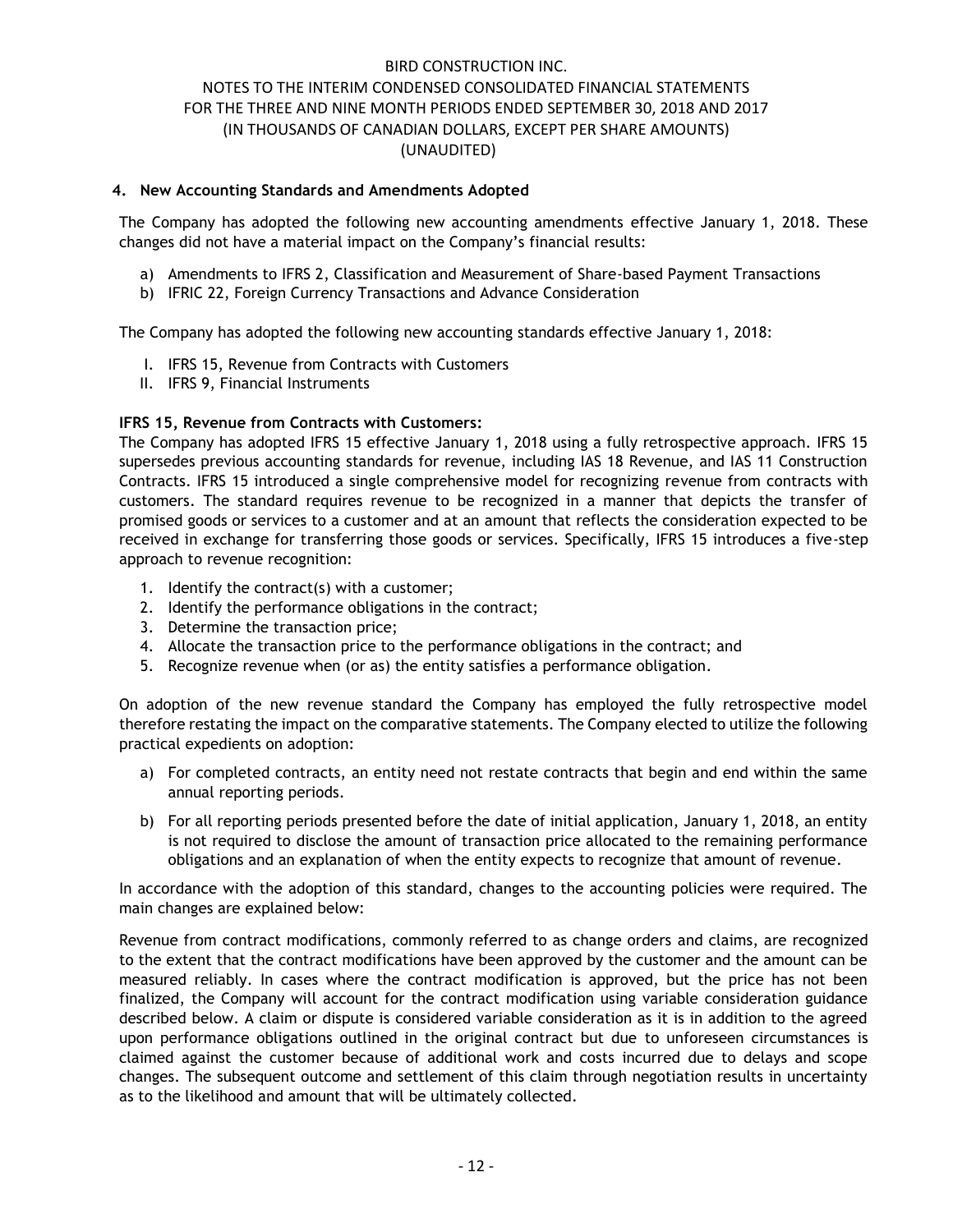The amount of variable consideration included in the transaction price may be constrained due to the uncertain nature of the recovery of the associated revenue. The Company will make an estimate of the amount to be constrained by using either the most likely amount or the expected value method, depending which method is considered to best predict the amount of consideration by contract to which the Company will be entitled. The amount of variable consideration to be included in the transaction price is only that to which it is highly probable that a significant reversal of cumulative revenue recognized to date will not occur. Management considers relevant factors, including the amount of consideration highly susceptible to factors outside the Company's control, the period of uncertainty over the transaction price and experience of similar contracts, in order to determine whether there is an increased probability of reversal of revenue. Where these factors indicate uncertainty associated with the outcome of the transaction price, the Company reviews the historical performance under similar contracts in order to determine the appropriate proportion of the variable consideration to be included in the transaction price.

The portion of the payments retained by the customer until substantial completion, as defined in each contract has historically been discounted to reflect the time value of money. Under IFRS 15, these holdbacks from customers are no longer considered significant financing components due to the intent of the arrangement. These customer holdbacks are in place to protect the customer and ensure the Company performs as specified under the contract. All invoices are issued by the Company in line with the billing schedule included in each contract and payments of all elements (not inclusive of the holdback) is received within an appropriate period of time. Due to this change, where historically there was a portion of interest accretion on holdback receivables, this has ceased due to the understanding of the arrangement in accordance with IFRS 15. Therefore, finance income has been restated to remove the effect of the interest accretion.

### **Impact on Net Income**

|                                             |     |               | Three months ended September 30, 2017 |                    |               | Nine months ended September 30, 2017 |           |
|---------------------------------------------|-----|---------------|---------------------------------------|--------------------|---------------|--------------------------------------|-----------|
|                                             |     | As previously |                                       |                    | As previously |                                      |           |
|                                             |     | reported      | Adjustments                           | Restated           |               | reported Adjustments                 | Restated  |
| Construction revenue                        | \$  | 385,090       | 3,718                                 | 388,808 \$         | 1,040,726     | 12,279                               | 1,053,005 |
| Costs of construction                       |     | 363,538       | 3,038                                 | 366,576            | 990,812       | 11,804                               | 1,002,616 |
| Gross profit                                |     | 21,552        | 680                                   | 22,232             | 49,914        | 475                                  | 50,389    |
| Income from equity accounted                |     |               |                                       |                    |               |                                      |           |
| investments                                 |     | 862           |                                       | 862                | 1,555         |                                      | 1,555     |
| General and administrative expenses         |     | (14, 999)     | $\blacksquare$                        | (14,999)           | (42, 572)     |                                      | (42, 572) |
| Income (loss) from operations               |     | 7,415         | 680                                   | 8,095              | 8,897         | 475                                  | 9,372     |
| Finance income                              |     | 1,058         | (764)                                 | 294                | 3,007         | (2, 113)                             | 894       |
| Finance and other costs                     |     | (821)         | 586                                   | (235)              | (2, 425)      | 1,586                                | (839)     |
| Income (loss) before income taxes           |     | 7,652         | 502                                   | 8,154              | 9,479         | (52)                                 | 9,427     |
| Income tax expense (recovery)               |     | 2,124         | 136                                   | 2,260              | 2,595         | (14)                                 | 2,581     |
| Net income (loss) and comprehensive         |     |               |                                       |                    |               |                                      |           |
| income (loss) for the period                | \$. | 5,528         | 366                                   | $5,894$ \$         | 6,884         | (38)                                 | 6,846     |
|                                             |     |               |                                       |                    |               |                                      |           |
| Basic and diluted earnings (loss) per share | \$. | 0.13          | 0.01                                  | $0.14 \text{ }$ \$ | 0.16          | (0.00)                               | 0.16      |

The impact to the Company's statements of income for the IFRS 15 adjustments are as follows: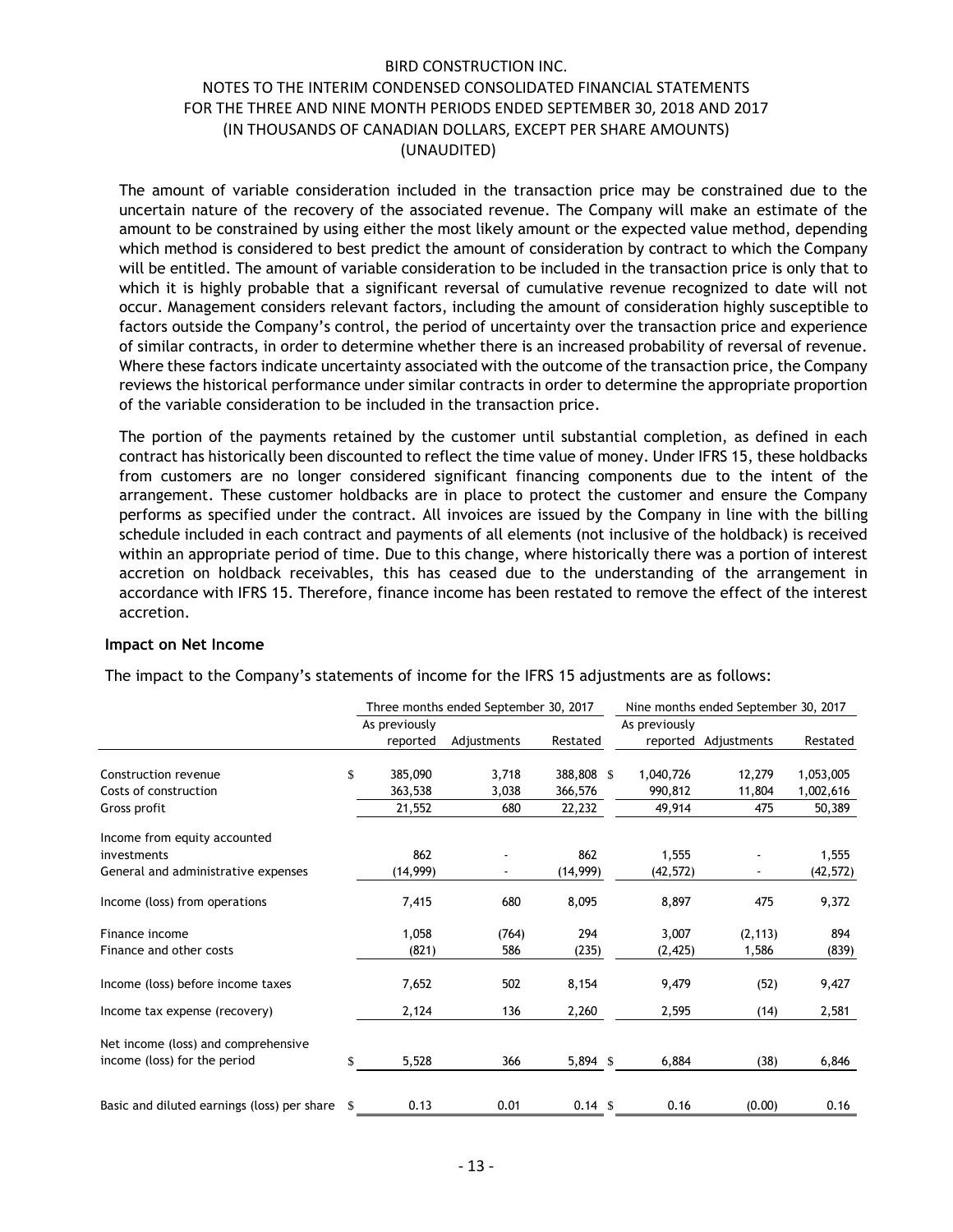# **Impact on assets, liabilities and shareholders' equity at January 1, 2017 and December 31, 2017**

|                                                                                                                                                                                                                                                                               |                 | As at January 1, 2017                                                                                              |                 | As at December 31, 2017 |                          |                 |  |
|-------------------------------------------------------------------------------------------------------------------------------------------------------------------------------------------------------------------------------------------------------------------------------|-----------------|--------------------------------------------------------------------------------------------------------------------|-----------------|-------------------------|--------------------------|-----------------|--|
|                                                                                                                                                                                                                                                                               | As previously   |                                                                                                                    |                 | As previously           |                          |                 |  |
| (in thousands of Canadian dollars)                                                                                                                                                                                                                                            | reported        | Adjustments                                                                                                        | Restated        | reported                | Adjustments              | Restated        |  |
| <b>ASSETS</b>                                                                                                                                                                                                                                                                 |                 |                                                                                                                    |                 |                         |                          |                 |  |
| Current assets:                                                                                                                                                                                                                                                               |                 |                                                                                                                    |                 |                         |                          |                 |  |
| Cash                                                                                                                                                                                                                                                                          | \$<br>246,519   |                                                                                                                    | 246,519 \$      | 114,092                 |                          | 114,092         |  |
| Bankers' acceptances and short-term deposits                                                                                                                                                                                                                                  | 15,357          |                                                                                                                    | 15,357          | 18,963                  |                          | 18,963          |  |
| Accounts receivable                                                                                                                                                                                                                                                           | 391,804         | (12,761)                                                                                                           | 379,043         | 374,931                 | (11, 263)                | 363,668         |  |
| Contract assets <sup>(1)</sup>                                                                                                                                                                                                                                                | 10,047          | 4,570                                                                                                              | 14,617          | 29,600                  | 5,362                    | 34,962          |  |
| Contract assets - alternative finance projects <sup>(2)</sup>                                                                                                                                                                                                                 | 66,443          | ÷.                                                                                                                 | 66,443          | 73,951                  |                          | 73,951          |  |
| Inventory                                                                                                                                                                                                                                                                     | 567             |                                                                                                                    | 567             | 514                     |                          | 514             |  |
| Prepaid expenses                                                                                                                                                                                                                                                              | 2,688           |                                                                                                                    | 2,688           | 2,519                   |                          | 2,519           |  |
| Income taxes recoverable                                                                                                                                                                                                                                                      | 9,900           | ÷,                                                                                                                 | 9,900           | 6,041                   |                          | 6,041           |  |
| Other assets<br>Total current assets                                                                                                                                                                                                                                          | 743,325         | (8, 191)                                                                                                           | 735,134         | 409<br>621,020          | (5,901)                  | 409<br>615,119  |  |
|                                                                                                                                                                                                                                                                               |                 |                                                                                                                    |                 |                         |                          |                 |  |
| Non-current assets:                                                                                                                                                                                                                                                           |                 |                                                                                                                    |                 |                         |                          |                 |  |
| Other assets<br>Property and equipment                                                                                                                                                                                                                                        | 3,680<br>45,517 |                                                                                                                    | 3,680<br>45,517 | 7,577<br>52,397         |                          | 7,577<br>52,397 |  |
| Investments in equity accounted entities                                                                                                                                                                                                                                      |                 |                                                                                                                    |                 | 12,237                  |                          | 12,237          |  |
| Deferred income tax asset                                                                                                                                                                                                                                                     | 6,737           |                                                                                                                    | 6,737           | 8,615                   |                          | 8,615           |  |
| Intangible assets                                                                                                                                                                                                                                                             | 1,735           |                                                                                                                    | 1,735           | 1,538                   |                          | 1,538           |  |
| Goodwill                                                                                                                                                                                                                                                                      | 16,389          | ÷,                                                                                                                 | 16,389          | 16,389                  |                          | 16,389          |  |
| Total non-current assets                                                                                                                                                                                                                                                      | 74,058          | $\overline{a}$                                                                                                     | 74,058          | 98,753                  | $\tilde{\phantom{a}}$    | 98,753          |  |
| <b>TOTAL ASSETS</b>                                                                                                                                                                                                                                                           | \$<br>817,383   | (8, 191)                                                                                                           | 809,192 \$      | 719,773                 | (5,901)                  | 713,872         |  |
|                                                                                                                                                                                                                                                                               |                 |                                                                                                                    |                 |                         |                          |                 |  |
| <b>LIABILITIES</b>                                                                                                                                                                                                                                                            |                 |                                                                                                                    |                 |                         |                          |                 |  |
| Current liabilities:                                                                                                                                                                                                                                                          |                 |                                                                                                                    |                 |                         |                          |                 |  |
| Accounts payable                                                                                                                                                                                                                                                              | \$<br>458,673   | (17,002)                                                                                                           | 441,671 \$      | 388,525                 | (8, 304)                 | 380,221         |  |
| Contract liabilities <sup>(3)</sup>                                                                                                                                                                                                                                           | 76,518          | 5,036                                                                                                              | 81,554          | 57,628                  | 4,748                    | 62,376          |  |
| Dividends payable to shareholders                                                                                                                                                                                                                                             | 2,691           |                                                                                                                    | 2,691           | 1,382                   |                          | 1,382           |  |
| Income taxes payable                                                                                                                                                                                                                                                          | 18,557          | $\blacksquare$                                                                                                     | 18,557          | 5,539                   | $\overline{\phantom{a}}$ | 5,539           |  |
| Non-recourse project financing                                                                                                                                                                                                                                                | 59,222          | $\blacksquare$                                                                                                     | 59,222          | 63,685                  | $\overline{\phantom{a}}$ | 63,685          |  |
| Current portion of loans and borrowings                                                                                                                                                                                                                                       | 2,765           |                                                                                                                    | 2,765           | 4,755                   |                          | 4,755           |  |
| Provisions                                                                                                                                                                                                                                                                    | 5,287           | 6,546                                                                                                              | 11,833          | 6,466                   | 4,237                    | 10,703          |  |
| Other liabilities                                                                                                                                                                                                                                                             | 1,569           |                                                                                                                    | 1,569           | 2,380                   |                          | 2,380           |  |
| Total current liabilities                                                                                                                                                                                                                                                     | 625,282         | (5,420)                                                                                                            | 619,862         | 530,360                 | 681                      | 531,041         |  |
| Non-current liabilities:                                                                                                                                                                                                                                                      |                 |                                                                                                                    |                 |                         |                          |                 |  |
| Loans and borrowings                                                                                                                                                                                                                                                          | 8,623           |                                                                                                                    | 8,623           | 13,843                  |                          | 13,843          |  |
| Deferred income tax liability                                                                                                                                                                                                                                                 | 14,726          | (748)                                                                                                              | 13,978          | 10,151                  | (1,777)                  | 8,374           |  |
| Investments in equity accounted entities                                                                                                                                                                                                                                      | 881             | $\blacksquare$                                                                                                     | 881             | $\blacksquare$          |                          | ÷.              |  |
| Other liabilities                                                                                                                                                                                                                                                             | 4,305           |                                                                                                                    | 4,305           | 6,798                   |                          | 6,798           |  |
| Total non-current liabilities                                                                                                                                                                                                                                                 | 28,535          | (748)                                                                                                              | 27,787          | 30,792                  | (1,777)                  | 29,015          |  |
| SHAREHOLDERS' EQUITY                                                                                                                                                                                                                                                          |                 |                                                                                                                    |                 |                         |                          |                 |  |
| Shareholders' capital                                                                                                                                                                                                                                                         | 42,527          |                                                                                                                    | 42,527          | 42,527                  |                          | 42,527          |  |
| Contributed surplus                                                                                                                                                                                                                                                           | 1,932           |                                                                                                                    | 1,932           | 1,949                   |                          | 1,949           |  |
| Retained earnings                                                                                                                                                                                                                                                             | 119,107         | (2,023)                                                                                                            | 117,084         | 114,143                 | (4,805)                  | 109,338         |  |
| Accumulated other comprehensive income                                                                                                                                                                                                                                        | $\blacksquare$  | $\overline{\phantom{a}}$                                                                                           |                 | 2                       | $\overline{\phantom{a}}$ | 2               |  |
| Total shareholders' equity                                                                                                                                                                                                                                                    | 163,566         | (2,023)                                                                                                            | 161,543         | 158,621                 | (4, 805)                 | 153,816         |  |
| TOTAL LIABILITIES AND SHAREHOLDERS' EQUITY                                                                                                                                                                                                                                    | \$<br>817,383   | (8, 191)                                                                                                           | 809,192 \$      | 719,773                 | (5,901)                  | 713,872         |  |
| $(1)$ Previously reported as Costs and estimated earnings in excess of billings<br><sup>(2)</sup> Previously reported as Costs and estimated earnings in excess of billings - alternative finance projects<br><sup>(3)</sup> Previously reported as Deferred contract revenue |                 | The application of IFRS 15 did not affect our cash flow totals from operating, investing, or financing activities. |                 |                         |                          |                 |  |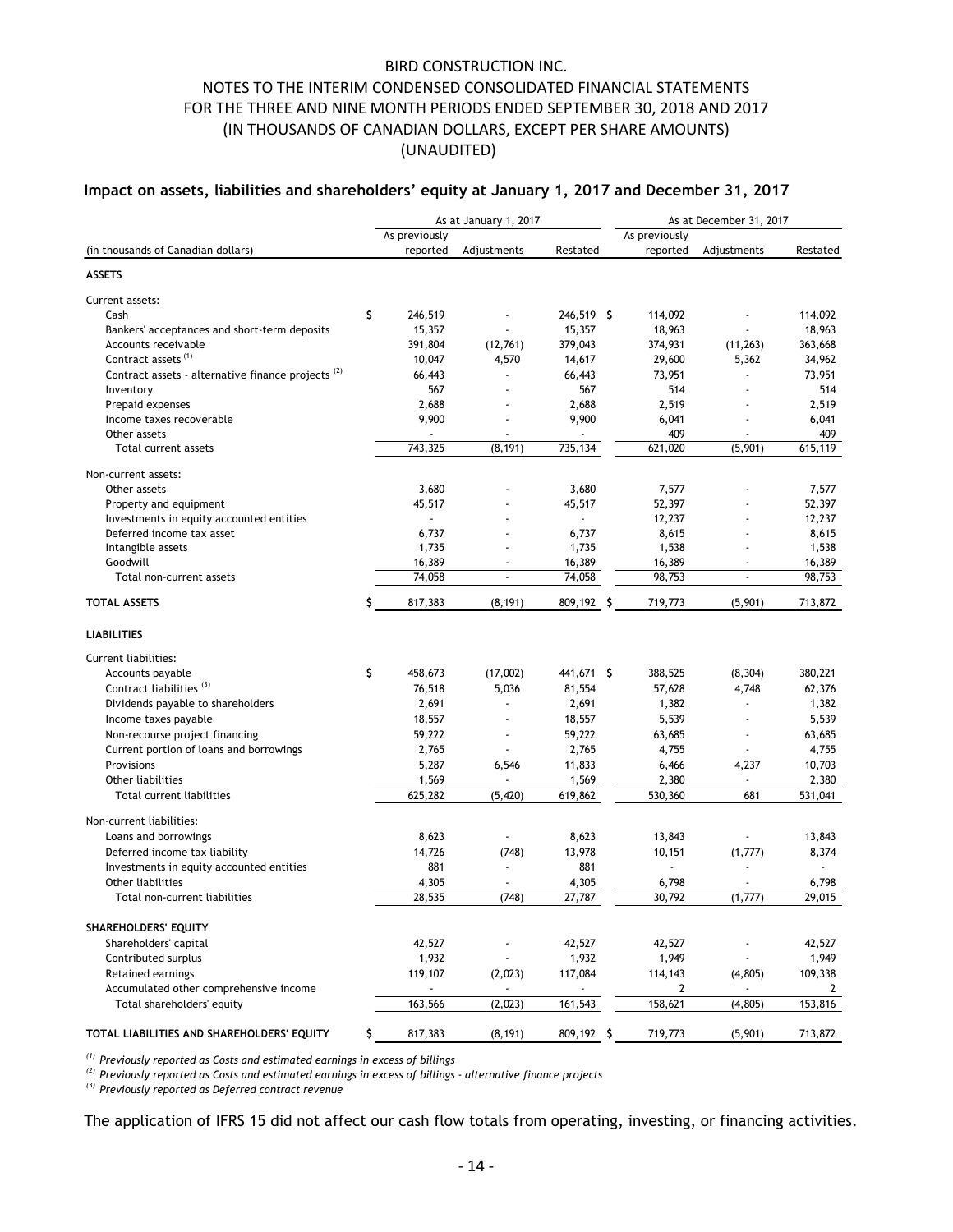### **IFRS 9, Financial Instruments:**

The Company has adopted IFRS 9 effective January 1, 2018 with no restatement. The restatement of prior periods is not required and is only permitted if information is available without the use of hindsight. The Company has completed its analysis of the impact of IFRS 9 with the following results:

a) IFRS 9 introduces new requirements for the classification and measurement of financial assets. Under IFRS 9, financial assets are classified and measured based on the business model in which they are held and the characteristics of their contractual cash flows. The financial assets are subsequently measured at amortized cost, fair value through profit and loss or fair value through other comprehensive income. There was no impact to the classification and measurement of the Company's financial assets.

There are no changes to the classification and measurement of the Company's financial instruments as at January 1, 2018 as a result of adopting IFRS 9 except that the grouping for loans and receivables described in note 3(m) in the December 31, 2017 annual financial statements is now referred to as financial assets.

|                                                                    | <b>IAS 39</b>                          |                                        |  |  |  |  |  |
|--------------------------------------------------------------------|----------------------------------------|----------------------------------------|--|--|--|--|--|
| Financial instruments at fair value through profit or loss (FVTPL) |                                        |                                        |  |  |  |  |  |
| Non-recourse project financing - interest rate swaps               | <b>FVTPL</b>                           | <b>FVTPL</b>                           |  |  |  |  |  |
| Interest rate swaps                                                | <b>FVTPL</b>                           | <b>FVTPL</b>                           |  |  |  |  |  |
| Total return swap derivatives                                      | <b>FVTPL</b>                           | <b>FVTPL</b>                           |  |  |  |  |  |
| <b>Financial assets</b>                                            |                                        |                                        |  |  |  |  |  |
| Cash and cash equivalents                                          | Loans and receivables (amortized cost) | Financial assets (amortized cost)      |  |  |  |  |  |
| Accounts receivable                                                | Loans and receivables (amortized cost) | Financial assets (amortized cost)      |  |  |  |  |  |
| Other non-current assets                                           | Loans and receivables (amortized cost) | Financial assets (amortized cost)      |  |  |  |  |  |
| <b>Financial liabilities</b>                                       |                                        |                                        |  |  |  |  |  |
| Accounts payable                                                   | Financial liabilities (amortized cost) | Financial liabilities (amortized cost) |  |  |  |  |  |
| Dividends payable to shareholders                                  | Financial liabilities (amortized cost) | Financial liabilities (amortized cost) |  |  |  |  |  |
| Non-recourse project financing - loan facilities                   | Financial liabilities (amortized cost) | Financial liabilities (amortized cost) |  |  |  |  |  |
| Loans and borrowings                                               | Financial liabilities (amortized cost) | Financial liabilities (amortized cost) |  |  |  |  |  |
| Deferred payment                                                   | Financial liabilities (amortized cost) | Financial liabilities (amortized cost) |  |  |  |  |  |

- b) IFRS 9 replaces the incurred loss model from IAS 39 by introducing a new 'expected credit loss' model for calculating impairment of financial assets. IFRS 9 specifies different approaches for measuring and recognizing expected credit losses, by considering only defaults in the next 12 months and/or the full remaining life of the financial asset. The expected credit loss model requires a credit loss to be reflected in profit and loss immediately after an asset or receivable is acquired, with subsequent changes in expected credit losses at each reporting date recorded to reflect any change in credit risk. IFRS 9 provides a simplified approach for certain trade receivables and IFRS 15 contract assets. As a result of adopting the new standard, the Company has determined that the impact of applying the 'expected credit loss model' for calculating impairment of financial assets was not material, and therefore no amounts were recorded on the financial statements on transition date.
- c) IFRS 9 includes a new general hedge accounting standard which aligns hedge accounting more closely with risk management. This new standard does not fundamentally change the types of hedging relationships or the requirement to measure and recognize ineffectiveness; however, it will provide more hedging strategies that are used for risk management to qualify for hedge accounting and introduce more judgement to assess the effectiveness of a hedging relationship. The Company does not currently elect hedge accounting and is not intending to apply hedge accounting under IFRS 9 and therefore there is no adjustment on transition date.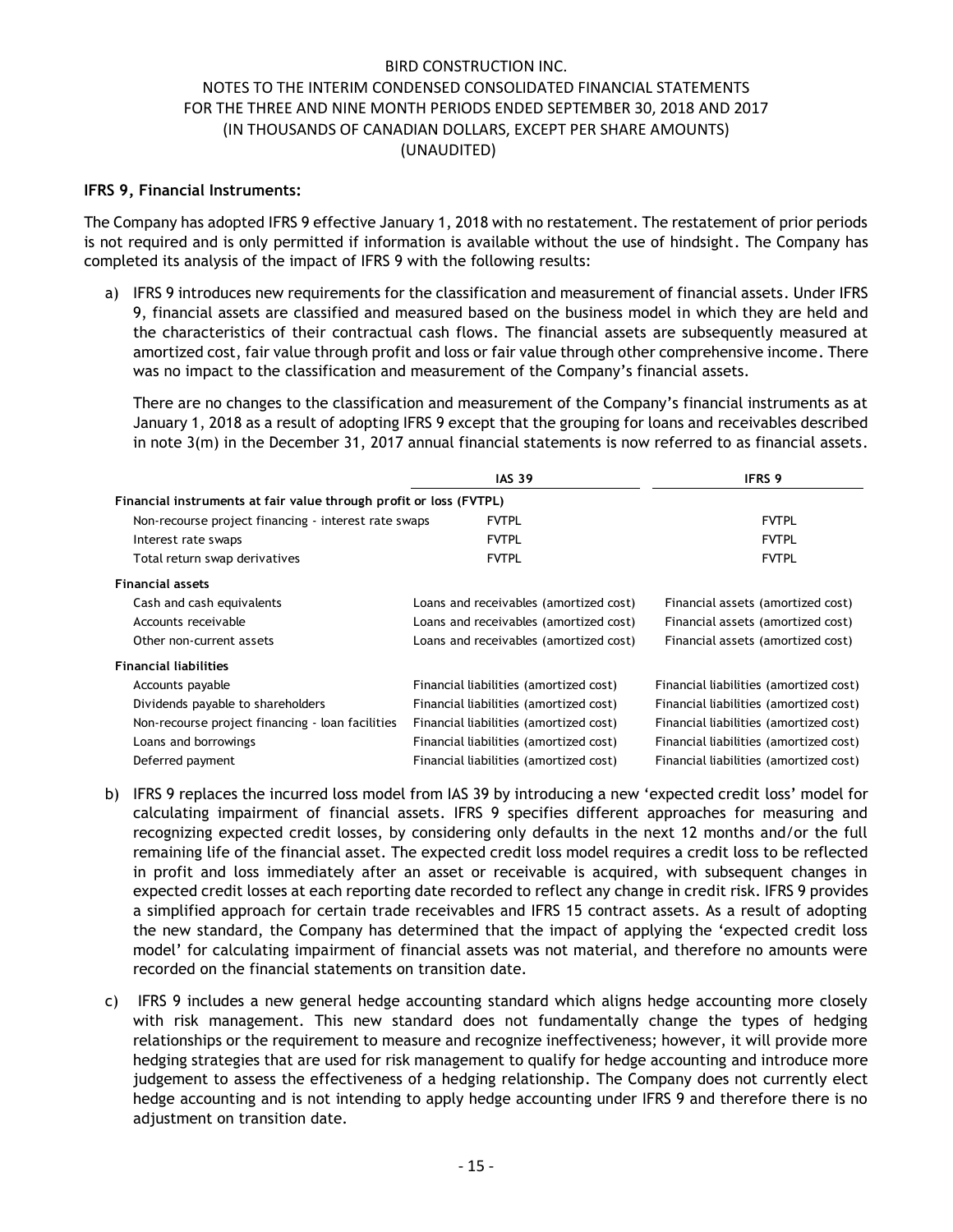## **5. Future accounting changes**

Several new standards and amendments to standards and interpretations are not yet effective for the three and nine-month period ended September 30, 2018 and have not been applied in preparing these consolidated financial statements.

### **IFRS 16, Leases:**

On January 13, 2016, the IASB issued IFRS 16 Leases. The new standard is effective for annual periods beginning on or after January 1, 2019. This standard introduces a single lessee accounting model and requires a lessee to recognize assets and liabilities for all leases with a term of more than twelve months unless the underlying assets are of low value. A lessee is required to recognize a right-of-use ("ROU") asset and a lease liability representing its obligation to make lease payments.

The Company intends to adopt IFRS 16 in its financial statements for the annual period beginning on January 1, 2019. The standard may be applied retrospectively or using a modified retrospective approach. The Company plans to use the modified retrospective approach which does not require restatement of prior period financial information.

The Company continues to make progress in the evaluation of its contracts that may contain a ROU asset. The Company anticipates that the most significant impact of adopting IFRS 16 will be the recognition of ROU assets and corresponding lease liability related to leases with a term of 12 months or more on the Consolidated Balance Sheet at January 1, 2019. The additional right-of-use asset and lease liability is expected to result in an increase in depreciation and amortization expense and increase in interest costs on its lease liabilities, with a corresponding decrease in operating lease expenses. The Company also expects an increase in operating cashflows with a corresponding reduction in financing cashflows under IFRS 16.

On initial adoption, the Company intends to use the following practical expedients permitted under the standard:

- Apply a single discount rate to a portfolio of leases with similar characteristics;
- Account for leases with a remaining term of less than 12 months as at January 1, 2019 as short-term leases;
- The use of hindsight in determining the lease term where the contract contains terms to extend or terminate the lease; and
- Use the Company's previous assessment of impairment under IAS 37 for onerous contracts instead of re-assessing the ROU asset for impairment on January 1, 2019.

The next steps will involve completing the overall analysis, assessing any potential impact to IT systems and internal controls and reviewing additional disclosures required by the new standard.

# **IFRIC 23, Uncertainty over Income Tax Treatments:**

On June 7, 2017, the IASB issued IFRIC Interpretation 23 Uncertainty over Income Tax Treatments. The Interpretation provides guidance on the accounting for current and deferred tax liabilities and assets in circumstances in which there is uncertainty over income tax treatments. The Interpretation is applicable for annual periods beginning on or after January 1, 2019. Earlier application is permitted. The Company intends to adopt the Interpretation in its financial statements for the annual period beginning on January 1, 2019. The Company does not expect the Interpretation to have a material impact on the financial statements.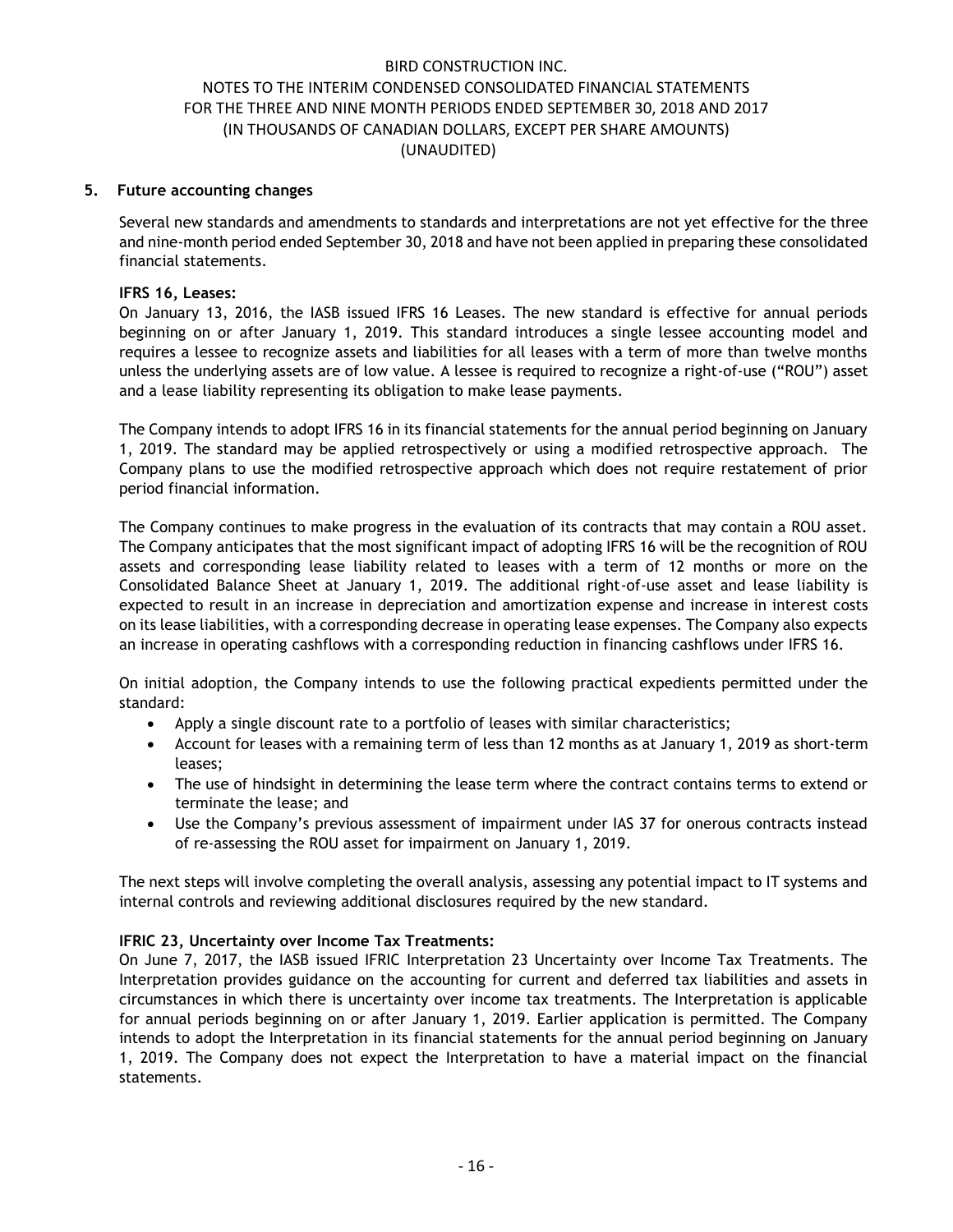### **6. Revenue**

Disaggregation of revenue:

The Company disaggregates revenue from contracts with customers by contract type, as this best depicts how the nature, amount, timing and uncertainty of revenue and cash flows are affected by economic factors.

The following tables provides details of total construction revenue by contract type for the three and ninemonth periods ending September 30, 2018:

|                             | Three months ended September 30, |      | Nine months ended September 30, |         |      |            |
|-----------------------------|----------------------------------|------|---------------------------------|---------|------|------------|
|                             |                                  | 2017 |                                 |         | 2017 |            |
|                             | 2018                             |      | (restated)                      | 2018    |      | (restated) |
| Fixed price / Unit price    | 308.527                          |      | 327,324                         | 810,779 |      | 874,277    |
| Cost reimbursable/Cost plus | 72.855                           |      | 61,484                          | 185,151 |      | 178,728    |
|                             | 381,382                          |      | 388,808                         | 995,930 |      | 1,053,005  |

Remaining performance obligations:

The total value of all contracts awarded to the Company, less the total value of work completed on these contracts as of the date of the most recently completed quarter is referred to under IFRS 15 as remaining performance obligations. This includes all contracts that have been awarded to the Company whether the work has commenced or will commence in the normal course.

As at September 30, 2018 the aggregate amount of the transaction price allocated to total remaining performance obligations from construction contracts is \$1,235,029. The value of remaining performance obligations does not include amounts for variable consideration that are constrained, agency relationship construction management projects, and estimated future work orders to be performed as part of master services agreements.

The Company expects to recognize 75% of the remaining performance obligations over the next 12 months with the remaining balance being recognized beyond 12 months. This expectation is based on management's best estimate but contains uncertainty as it is subject to factors outside of management's control.

### **Summary of Contract balances**

The following table provides information about receivables, contract assets and contract liabilities from contracts with customers.

|                                                          | September 30,<br>2018 |  | December 31,<br>2017 | January 1,<br>2017 |
|----------------------------------------------------------|-----------------------|--|----------------------|--------------------|
|                                                          |                       |  | (restated)           | (restated)         |
| S<br>Progress billings and holdbacks receivable (note 8) | 412.210               |  | 355,812              | 373,149            |
| Contract assets                                          | 29.467                |  | 34,962               | 14,617             |
| Contract assets - alternative finance projects (note 7)  | 4.742                 |  | 73,951               | 66,443             |
| Contract liabilities                                     | (66, 091)             |  | (62, 376)            | (81, 554)          |
|                                                          | 380.328               |  | 402,349              | 372,655            |

Progress billings and holdbacks receivable:

The Company issues invoices in accordance with the billing schedule or contract terms as agreed. These invoices trigger recognition of an accounts receivable.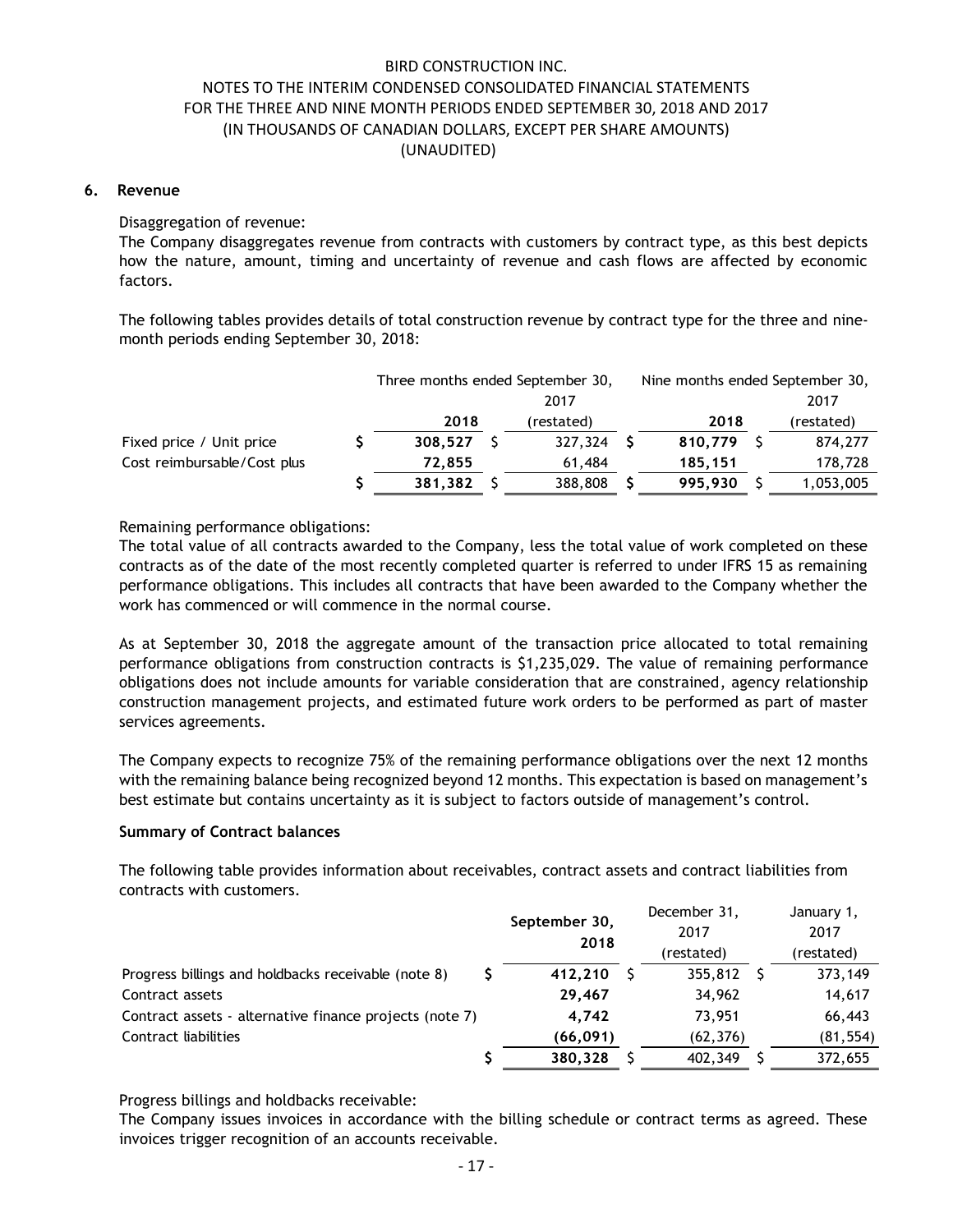Contract assets:

The Company receives payments from customers based on a billing schedule, as established in the contracts. A contract asset relates to the conditional right to consideration for the completed performance under the contract. Accounts receivable are recognized when the right to consideration becomes unconditional.

### Contract liability:

Contract liability relates to payments received in advance of performance under the contract. Contract liabilities are recognized as revenue as (or when) the Company performs under the contract.

### **7. Alternative finance projects**

The following table provides details of contract assets – alternative finance projects as at September 30, 2018:

|                                                 | Moncton   | OPP           |          |
|-------------------------------------------------|-----------|---------------|----------|
|                                                 | Downtown  | Modernization |          |
|                                                 | Centre    | Phase 2       | Total    |
| Balance December 31, 2017                       | 73,951    |               | 73.951   |
| Changes in non-cash working capital relating to |           |               |          |
| alternative finance projects                    | (73, 951) | 4.742         | (69,209) |
| Balance September 30, 2018                      | ۰         | 4.742         | 4,742    |

The following table provides details of the changes in the Company's Non-Recourse Project Financing during the year.

|                                       | <b>Moncton Downtown Centre</b> |  | <b>OPP Modernization Phase 2</b> |          |           |           |
|---------------------------------------|--------------------------------|--|----------------------------------|----------|-----------|-----------|
|                                       | Loan                           |  | Interest                         | Loan     | Interest  |           |
|                                       | Facility                       |  | rate swap                        | Facility | rate swap | Total     |
| Balance December 31, 2017             | 63,975                         |  | $(290)$ \$                       |          |           | 63,685    |
| <b>Proceeds</b>                       | 12,499                         |  |                                  | 8,974    |           | 21,473    |
| Repayment of debt                     | (76, 474)                      |  |                                  |          |           | (76, 474) |
| Transaction costs net of amortization |                                |  |                                  | (1,066)  |           | (1,066)   |
| Change in fair value of interest      |                                |  |                                  |          |           |           |
| rate swap                             |                                |  | 290                              |          | (34)      | 256       |
| Balance September 30, 2018            |                                |  |                                  | 7,908    | (34)      | 7,874     |

### (a) Moncton Downtown Centre

i. Background information:

During 2015, the Company was awarded a fixed-price build-finance contract to construct the Moncton Downtown Centre. The project obtained substantial completion during the second quarter of 2018.

ii. Restricted cash:

The terms of the debt financing agreement require that scheduled loan advances be deposited into a blocked bank account, which cannot be accessed directly by the Company. Upon recommendation by the lender's technical advisor, cash is released monthly based on the progress of the work (note 24).

### iii. Contract assets: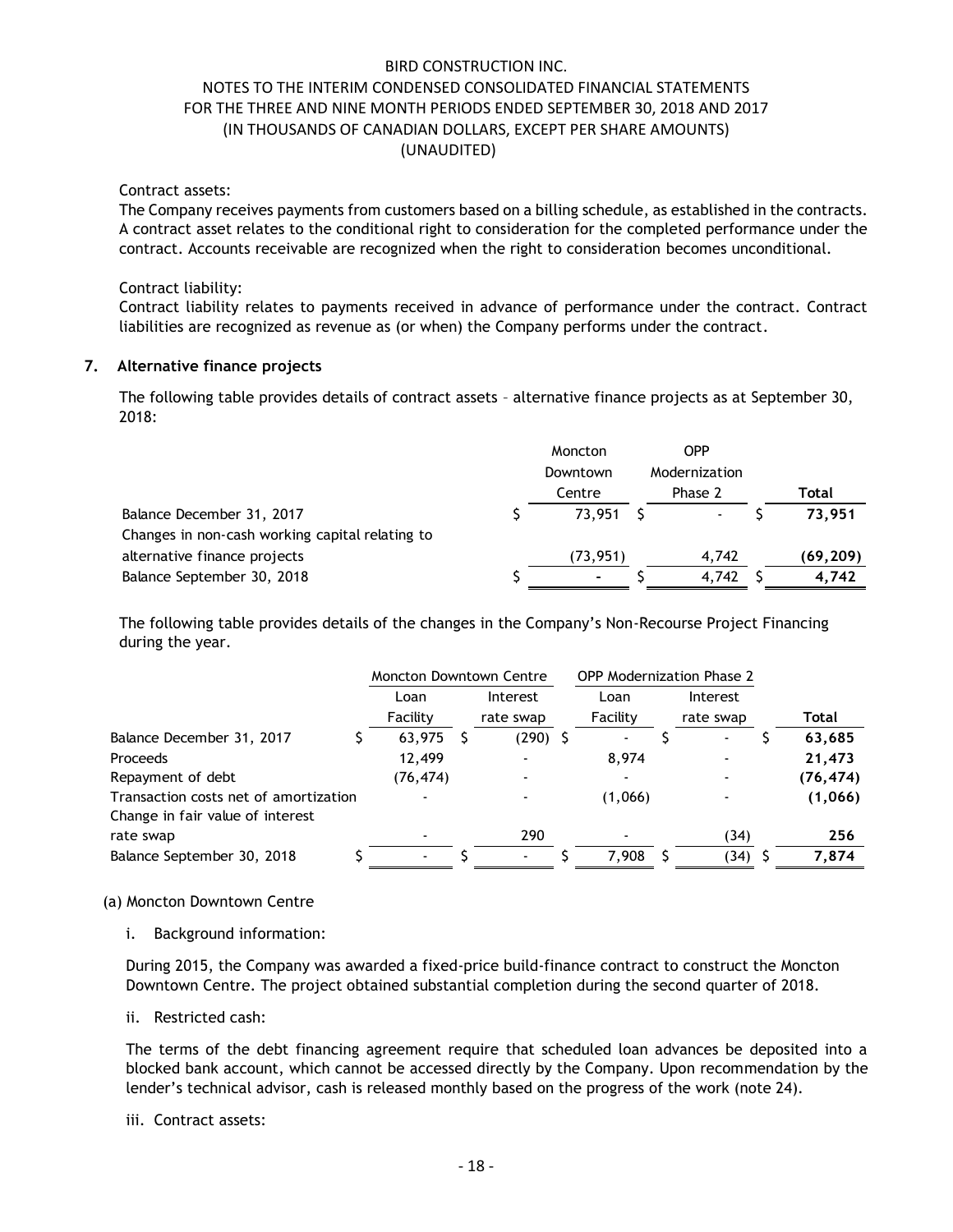There is \$nil contract assets as at September 30, 2018 related to the Moncton Downtown Centre project (December 31, 2017 - \$73,951). The project obtained substantial completion during the second quarter of 2018 and had billed according to contract.

iv. Loan payable:

The Company had arranged a \$77,478 loan facility related to the project, of which \$nil is outstanding at September 30, 2018 (December 31, 2017 - \$63,975). The project obtained substantial completion during the second quarter of 2018 and the loan was repaid in full.

Interest was paid monthly in arrears. Borrowings under the facility bear interest at a rate per annum equal to the bankers' acceptance rate plus a spread. As part of the loan facility, the Company entered into an interest rate swap agreement that effectively fixes the interest rate at 1.89%. The interest rate swap was executed on September 30, 2015 and expired on July 31, 2018. The notional amounts of the interest rate swap agreement matched the estimated draws under the loan facility. The interest rate swap agreement is not designated as a hedge, and changes in the fair market value are recorded in the statement of income. At September 30, 2018, the interest rate swap asset is \$nil (December 31, 2017 – interest rate swap asset \$290). Interest expense on the loan in the nine-month period ended September 30, 2018 of \$731 (September 30, 2017 - \$663) is included in finance costs.

- (b) OPP Modernization Phase 2
	- i. Background information:

During 2018, the Company was awarded a fixed-price build-finance contract to construct the Ontario Provincial Police ("OPP") Modernization Phase 2 project.

ii. Contract assets:

There is \$4,742 contract assets as at September 30, 2018 related to the OPP Modernization Phase 2 project. (December 31, 2017 - \$nil). Contract assets will continue to increase throughout the project until a contract payment is made to the Company following substantial completion of the project.

iii. Loan payable:

The Company had arranged a \$138,475 loan facility related to the project, of which \$8,974 has been drawn at September 30, 2018 (December 31, 2017 - \$nil). The loan is repayable in full, upon substantial completion of the project, from the proceeds of the fixed price build-finance contract payment. The scheduled substantial completion date is in 2020. In the event of a default in payment for the construction work upon substantial completion, including interim interest costs, the lender has recourse only against assets related to this project, which have been segregated in a wholly-owned subsidiary of the Company.

Interest is paid monthly in arrears. Borrowings under the facility bear interest at a rate per annum equal to the bankers' acceptance rate plus a spread. As part of the loan facility, the Company entered into an interest rate swap agreement that effectively fixes the interest rate at 3.29%. The interest rate swap was executed on August 17, 2018 and expires on January 4, 2021. The notional amounts of the interest rate swap agreement matched the estimated draws under the loan facility. The interest rate swap agreement is not designated as a hedge, and changes in the fair market value are recorded in the statement of income. At September 30, 2018, the interest rate swap asset is \$34 (December 31, 2017 – interest rate swap \$nil). Interest expense on the loan in the nine-month period ended September 30, 2018 of \$61 (September 30, 2017 - \$nil) is included in finance costs.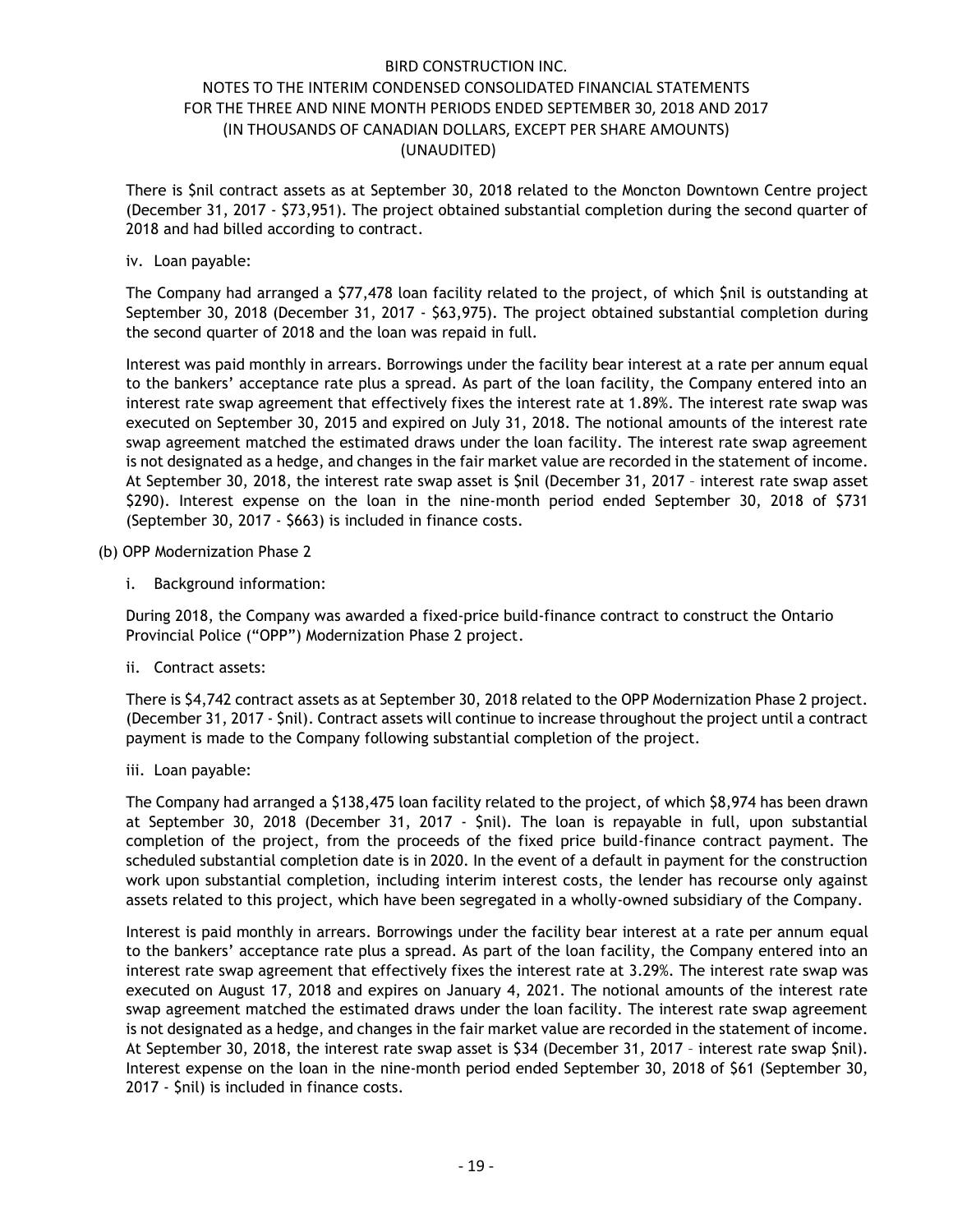### **8. Accounts receivable**

|                                                       | September 30,<br>2018 |  | December 31,<br>2017<br>(restated) |  |
|-------------------------------------------------------|-----------------------|--|------------------------------------|--|
| Progress billings on construction contracts           | 305,421               |  | 223,763                            |  |
| Holdbacks receivable (due within one operating cycle) | 106,789               |  | 132,049                            |  |
| Other                                                 | 8.528                 |  | 7,856                              |  |
|                                                       | 420,738               |  | 363,668                            |  |

Accounts receivable are reported net of an allowance for doubtful accounts of \$1,434 as at September 30, 2018 (\$1,672 – December 31, 2017).

Holdbacks receivable represent amounts billed on construction contracts which are not due until the contract work is substantially completed and the applicable lien period has expired.

### **9. Other assets**

|                                                       | September 30,<br>2018 | December 31,<br>2017 |
|-------------------------------------------------------|-----------------------|----------------------|
| Subcontractor/Supplier insurance deposits             | 5,690                 | 4,846                |
| Notes receivable                                      | 500                   | 1,145                |
| Total return swap derivatives                         |                       | 1,995                |
| Interest rate swaps                                   | 13                    |                      |
| Other assets                                          | 6,203                 | 7,986                |
| Less: current portion - Total return swap derivatives |                       | 409                  |
| Less: current portion - interest rate swaps           |                       |                      |
| Non-current portion                                   | 6.200                 | 7.577                |

Subcontractor/Supplier insurance deposits relate to the Company's insurance policies which provides Bird with comprehensive coverage, subject to a deductible, in respect of subcontractor or supplier default on certain projects where the subcontractor or supplier is enrolled in the program. As at September 30, 2018, the funds held by the Company's subcontractor insurance providers amounted to \$5,690 (December 31, 2017 - \$4,846).

The Company entered into Total Return Swap ("TRS") derivative contracts for the purpose of managing its exposure to changes in the fair value of its MTIP, EIP and DSU share-based compensation plans (note 16(b)), due to changes in the fair value of the Company's common shares. Derivatives are initially recognized at fair value when a derivative contract is entered into and are subsequently remeasured at their fair value. The TRS derivative contracts are not designated as a hedge, and changes in the fair market value are recorded as compensation expense in the statement of income (note 16(b)). As at September 30, 2018, the Company recorded a derivative liability of \$60 (note 15) (December 31, 2017 – asset of \$1,995).

# **10. Projects and entities accounted for using the equity method**

The Company performs some construction and concession related projects through non-consolidated entities. The Company's participation in these entities is conducted through joint ventures and associates and is accounted for using the equity method. The Company has a joint venture interest in Stack Modular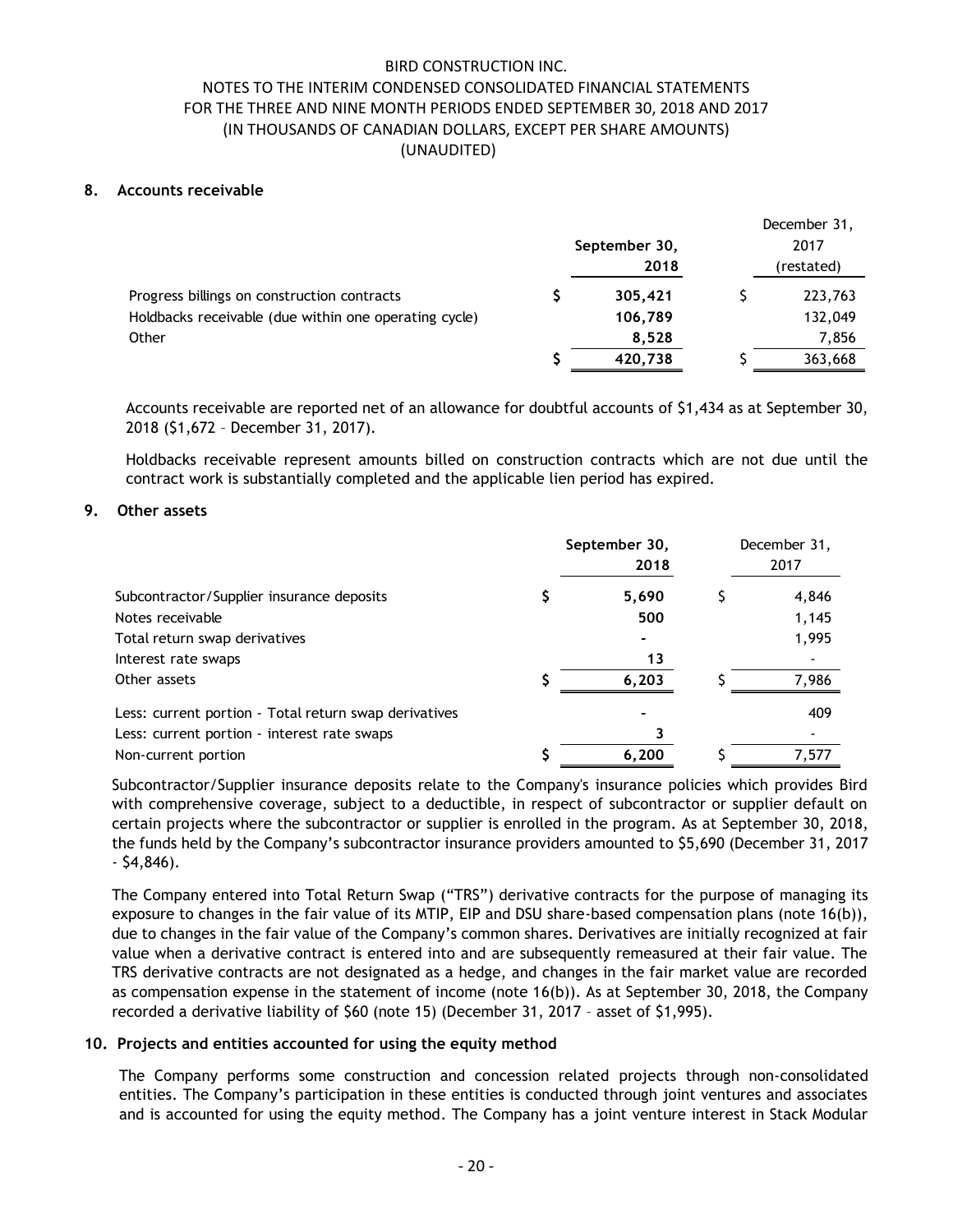group of companies and is accounting for these investments using the equity method. The Company's joint ventures and associates are private entities and there is no quoted market value available for their shares.

The movement in the investment in projects and entities accounted for using the equity method is as follows:

| Projects and entities accounted for using the equity method - December 31, 2017  | 12,237   |
|----------------------------------------------------------------------------------|----------|
| Share of net income for the period                                               | 372      |
| Share of other comprehensive income (loss) for the period                        |          |
| Distributions from projects and entities accounted for using the equity method   | (1, 593) |
| Investments in equity accounted entities                                         | 1,750    |
| Investments in equity accounted entities reclassified as held for sale           | (3,956)  |
| Projects and entities accounted for using the equity method - September 30, 2018 | 8.811    |

The Company has recognized the income and losses related to its investments in associates and joint ventures, as the Company has an obligation to fund its proportionate share of the net liabilities of these entities.

The carrying amount of investments in equity accounted entities may not always equal the Company's share of the net assets or net liabilities of these joint ventures and associates, due to fair value adjustments including goodwill, and the timing of capital contributions or distributions in accordance with contract terms.

Investments in equity accounted entities reclassified as held for sale:

During the nine month period ended September 30, 2018, the Company initiated an active plan to sell its investments in two equity accounted entities. These investments have been reclassified as investments held for sale on the Consolidated Statements of Financial Position.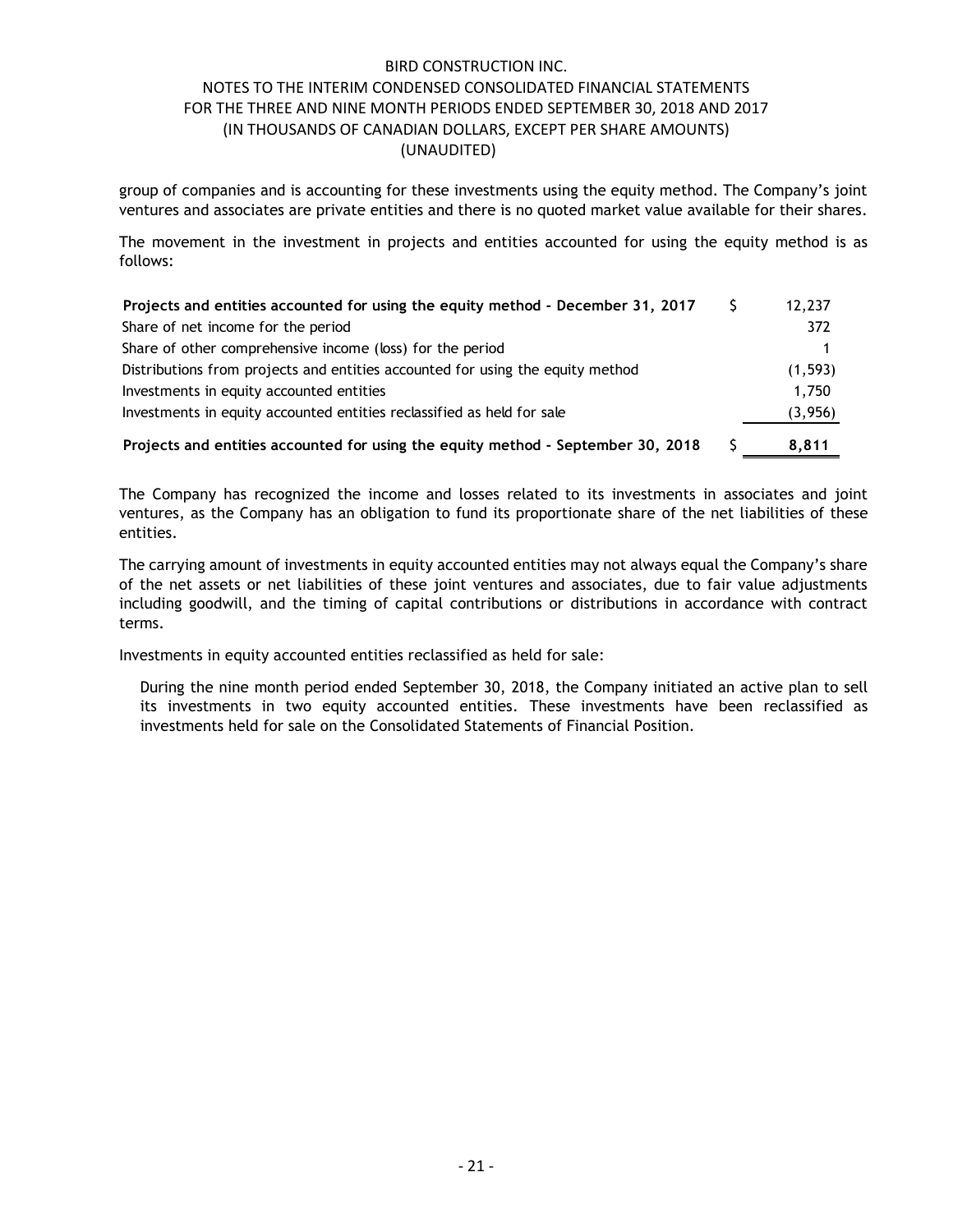### **11. Property and equipment**

|                                |    | September 30, 2018 |                  |              |            |               |   |          |  |
|--------------------------------|----|--------------------|------------------|--------------|------------|---------------|---|----------|--|
|                                |    |                    |                  |              | Equipment, | Furniture and |   |          |  |
|                                |    |                    |                  | Leasehold    | trucks and | office        |   |          |  |
|                                |    | Land               | <b>Buildings</b> | improvements | automotive | equipment     |   | Total    |  |
| Cost                           |    |                    |                  |              |            |               |   |          |  |
| Balance January 1, 2018        | Ś. | 1,774              | 13,446           | 7,355        | 95,651     | $2,294$ \$    |   | 120,520  |  |
| <b>Additions</b>               |    |                    | 443              | 284          | 10,278     | 218           |   | 11,223   |  |
| Additions under finance leases |    |                    |                  |              | 3,683      |               |   | 3,683    |  |
| <b>Disposals</b>               |    |                    | (1, 387)         |              | (4, 913)   |               |   | (6, 300) |  |
| Balance September 30, 2018     |    | 1,774              | 12,502           | 7,639        | 104,699    | 2,512         |   | 129,126  |  |
| Accumulated depreciation       |    |                    |                  |              |            |               |   |          |  |
| Balance January 1, 2018        | Ś  |                    | 5,165            | 3,325        | 57,905     | $1,728$ \$    |   | 68,123   |  |
| <b>Disposals</b>               |    |                    | (232)            |              | (3,956)    |               |   | (4, 188) |  |
| Depreciation expense           |    |                    | 530              | 379          | 7,054      | 111           |   | 8,074    |  |
| Balance September 30, 2018     |    |                    | 5,463            | 3,704        | 61,003     | 1,839         |   | 72,009   |  |
| Net book Value                 |    | 1,774              | 7,039            | 3,935        | 43,696     | 673           | s | 57,117   |  |

The statement of cash flows for the nine-month period ended September 30, 2018 excludes additions of equipment totaling \$3,683 (September 30, 2017 - \$8,771) acquired by financed leases and lessor inducements totaling \$nil (September 30, 2017 - \$420) respectively.

The carrying value of equipment, trucks and automotive held under finance leases at September 30, 2018 is \$13,296 (December 31, 2017 - \$10,747).

There were no events or circumstances requiring an impairment loss to be recognized in the nine-month period ended September 30, 2018.

### **12. Intangible assets and goodwill**

|                            | September 30, 2018 |          |    |          |  |  |
|----------------------------|--------------------|----------|----|----------|--|--|
|                            |                    | Computer |    |          |  |  |
|                            |                    | Software |    | Goodwill |  |  |
| Cost                       |                    |          |    |          |  |  |
| Balance January 1, 2018    | \$                 | 6,250    | \$ | 30,540   |  |  |
| <b>Additions</b>           |                    | 1,325    |    |          |  |  |
| <b>Disposals</b>           |                    |          |    |          |  |  |
| Balance September 30, 2018 |                    | 7,575    |    | 30,540   |  |  |
| Accumulated amortization   |                    |          |    |          |  |  |
| Balance January 1, 2018    | \$                 | 4,712    | \$ | 14,151   |  |  |
| <b>Disposals</b>           |                    |          |    |          |  |  |
| Amortization expense       |                    | 354      |    |          |  |  |
| Balance September 30, 2018 |                    | 5,066    |    | 14,151   |  |  |
| Net book value             |                    | 2,509    |    | 16,389   |  |  |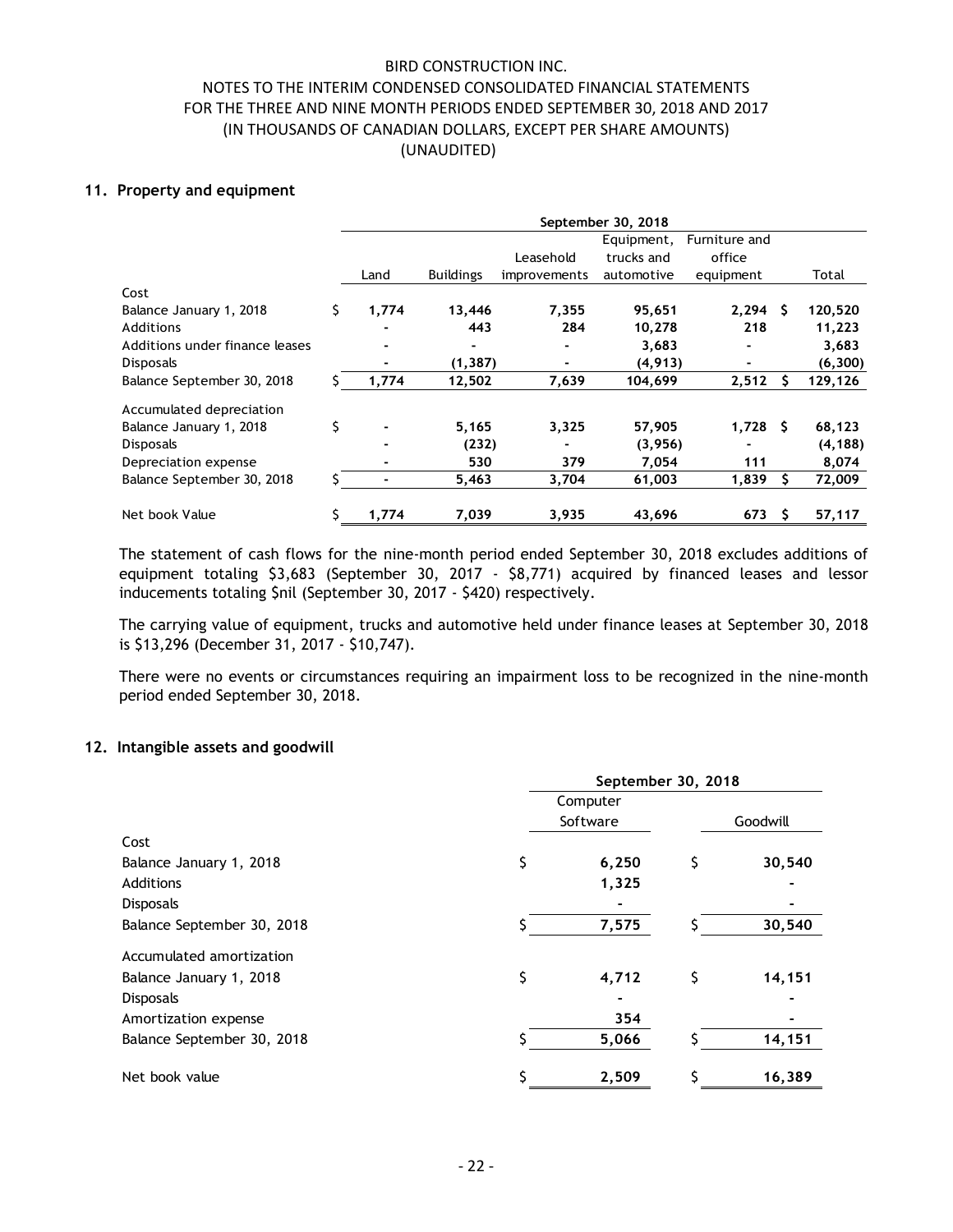# **13. Operating and Equipment Lines of Credit and Loans and Borrowings**

A. Letters of credit facilities:

The Company has authorized operating lines of credit totaling \$80,000, at September 30, 2018, the lines were drawn for outstanding letters of credit of \$10,542 (December 31, 2017 - \$25,060).

The Company has an agreement with Export Development Canada (EDC) to provide performance security guarantees for letters of credit issued by financial institutions on behalf of the Company. The Company can only use this facility when letters of credit have been issued as contract security for projects that meet the EDC criteria. EDC has issued performance security guarantees totaling \$4,891 (December 31, 2017 - \$4,891).

The letters of credit represent performance guarantees primarily issued in connection with design-build construction contracts related to Public Private Partnership projects and other major construction projects. These letters of credit are supported through the hypothecation of certain financial instruments having a market value at September 30, 2018 of \$5,667 (December 31, 2017 - \$20,253).

- B. Committed revolving operating credit facilities:
	- i. The Company has a committed revolving credit facility up to \$85,000. The term of the facility matures December 31, 2021. As part of the agreement, the Company continues to provide a general secured interest in the assets of the Company. At September 30, 2018, the Company has \$25,347 letters of credit outstanding on the facility (December 31, 2017 – \$26,446) and has drawn \$15,000 on the facility (December 31, 2017 - \$5,000). The full amount is recorded as non-current, as the facility is due and payable December 31, 2021. Borrowings under the facility bear interest at a rate per annum equal to the Canadian prime rate plus a spread. A commitment fee of 0.25% is due on the unutilized portion of the facility. The Company is in compliance with the working capital, minimum equity and debt-toequity covenants of this facility.
- C. Equipment facilities:
	- i. The Company and its subsidiaries have committed term credit facilities of up to \$40,000 to be used to finance equipment purchases. Borrowings under the facilities are secured by a first charge against the equipment financed using the facilities. As of September 30, 2018, the Company has \$6,598 outstanding on the facilities (December 31, 2017 - \$5,823). Interest on the facilities can be charged at a fixed rate based on the Bank of Canada bond rate plus a spread. Interest is paid monthly in arrears.
	- ii. The Company and its subsidiaries obtained multiple fixed interest rate term loans which have been used to finance equipment purchases. The maturity dates of term loans outstanding at September 30, 2018 range from 2018 to 2023. These term loans bear interest at a range of fixed rates from 2.40% to 3.42%. Principal repayments and interest are payable monthly, and these term loans are secured by specific equipment of the Company and its subsidiaries.
	- iii. The Company and its subsidiaries obtained a variable interest rate term loan which has been used to finance equipment purchases. The term loan outstanding at September 30, 2018 had an initial principal amount of \$2,645 and matures in 2018. This loan bears interest at a variable rate of 2.65%. Principal repayments and interest are payable monthly, and this term loan is secured by specific equipment of the Company and its subsidiaries.
	- iv. Subsidiaries of the Company have established operating lease lines of credit of \$42,500 with the financing arms of major heavy equipment suppliers to finance operating equipment leases. Draws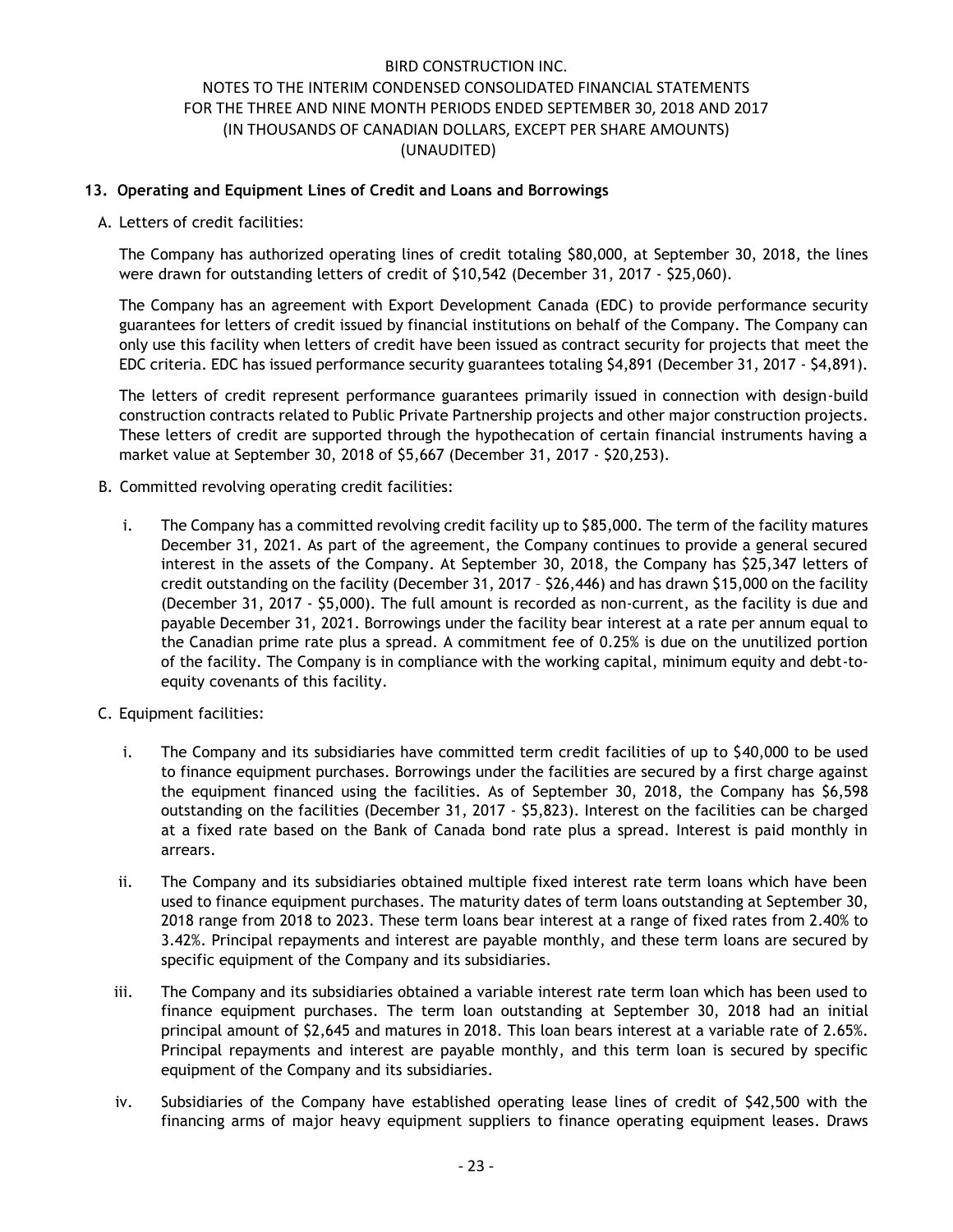under these facilities are generally recognized as finance leases or operating leases, with the lease obligations being secured by the specific leased equipment (see note 22). At September 30, 2018, the subsidiaries had used \$7,125 under these facilities.

### D. Term loan:

A subsidiary of the Company had a fixed rate term loan used to finance a building. The facility matures on September 28, 2020. Principal repayments in the amount of \$2 were payable monthly based upon a 25 year amortization period with interest at a fixed rate of 2.12%. The term loan facility was repaid in full in the third quarter of 2018.

### E. Finance lease liabilities:

Finance leases relate to construction and automotive equipment and mature between October 2018 and September 2022, and bear interest at the 30-day bankers' acceptance rate plus a spread. The Corporation has the option to purchase the construction and automotive equipment under lease at the conclusion of the lease agreements. As of September 30, 2018, the Company has \$4,650 (December 31, 2017 - \$2,598) outstanding as finance leases.

The following table provides details of the outstanding Loans and Borrowings as at September 30, 2018.

|                                                    | Maturity           |                | Interest Rate  | September 30,<br>2018 |    | December 31,<br>2017 |
|----------------------------------------------------|--------------------|----------------|----------------|-----------------------|----|----------------------|
|                                                    |                    |                |                |                       |    |                      |
| Revolving credit facility B(i)                     | December 31, 2021  | Variable 3.63% |                | \$<br>15,000          | -S | 5,000                |
| Equipment financing                                |                    |                |                |                       |    |                      |
| Term loans C (i)(ii)                               | 2018-2021          | Fixed          | 2.40% to 3.42% | 6,281                 |    | 4,381                |
| Term loans C (iii)                                 | 2018               | Variable 2.65% |                | 20                    |    | 419                  |
| Term loan (D)                                      | September 28, 2020 | Fixed          | 2.12%          |                       |    | 377                  |
|                                                    |                    |                |                | 21,301                |    | 10,177               |
| Finance lease liabilities $(E)$ , $C(i)$           |                    |                |                | 9,331                 |    | 8,421                |
|                                                    |                    |                |                | 30,632                |    | 18,598               |
| Less: current portion of long-term debt            |                    |                |                | 2,169                 |    | 2,479                |
| Less: current portion of finance lease liabilities |                    |                |                | 2,961                 |    | 2,276                |
| Current portion of loans and borrowings            |                    |                |                | 5,130                 |    | 4,755                |
| Non-current portion of loans and borrowings        |                    |                |                | $25,502 \quad$        |    | 13,843               |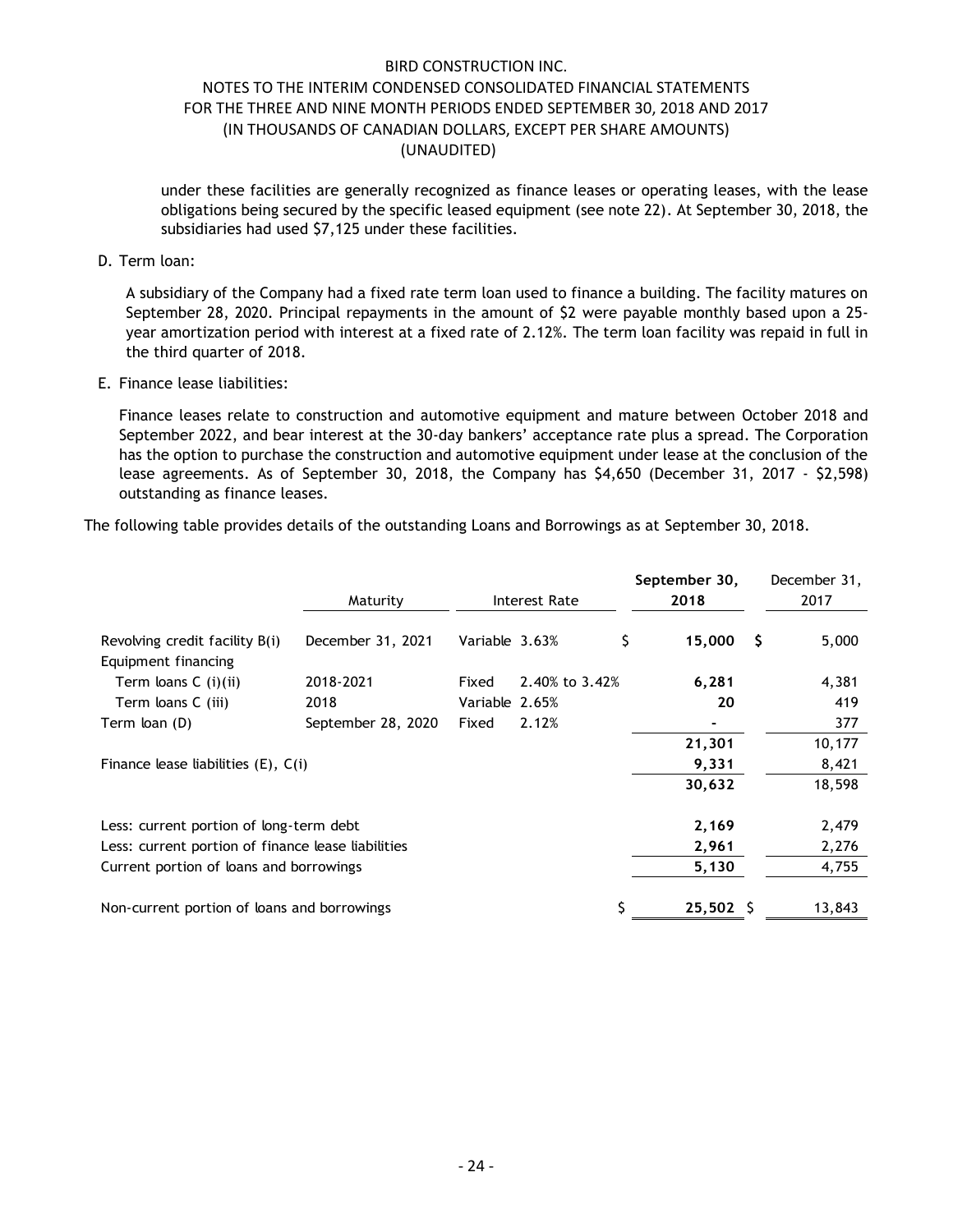The following table provides details of the changes in the Company's Loans and Borrowings during the nine month period ended September 30, 2018.

|                            | Nine months ended September 30, 2018 |                          |  |          |  |          |  |  |
|----------------------------|--------------------------------------|--------------------------|--|----------|--|----------|--|--|
|                            | Property &                           | Revolving                |  |          |  |          |  |  |
|                            | Equipment                            | Credit                   |  | Finance  |  |          |  |  |
|                            | financing                            | Facility                 |  | Leases   |  | Total    |  |  |
| Balance December 31, 2017  | 5.177                                | 5,000                    |  | 8,421    |  | 18,598   |  |  |
| Proceeds                   | 3,671                                | 10,000                   |  | 3,683    |  | 17,354   |  |  |
| Repayment                  | (2, 547)                             | $\overline{\phantom{a}}$ |  | (2, 773) |  | (5, 320) |  |  |
| Balance September 30, 2018 | 6,301                                | 15,000                   |  | 9,331    |  | 30,632   |  |  |

The aggregate amount of principal repayments and future minimum lease payments under finance leases for all loans and borrowings is as follows:

|                            | Equipment<br>and Operating<br>Financing | Revolving<br>Credit<br>Facility | Finance<br>Leases |   | Total  |
|----------------------------|-----------------------------------------|---------------------------------|-------------------|---|--------|
| Within 1 year              | \$<br>2,169                             | $\blacksquare$                  | $3,172$ \$        |   | 5,341  |
| Year 2                     | 1,809                                   | $\overline{\phantom{a}}$        | 3,208             |   | 5,017  |
| Year 3                     | 1,274                                   | $\blacksquare$                  | 2,844             |   | 4,118  |
| Year 4                     | 877                                     | 15,000                          | 495               |   | 16,372 |
| Year 5                     | 172                                     | $\blacksquare$                  | 9                 |   | 181    |
| More than 5 years          |                                         | $\blacksquare$                  |                   |   |        |
| Balance September 30, 2018 | \$<br>6,301                             | 15,000                          | $9,728$ \$        |   | 31,029 |
| Less interest              |                                         |                                 | (397)             |   | (397)  |
|                            | \$<br>6,301                             | 15,000                          | 9,331             | S | 30,632 |

### **14. Income taxes**

|                                                 | Nine months ended September 30, |     | 2017       |
|-------------------------------------------------|---------------------------------|-----|------------|
|                                                 | 2018                            |     | (restated) |
| Provision for income taxes                      |                                 |     |            |
| Income tax expense (recovery) is comprised of:  |                                 |     |            |
| Current income taxes                            | \$<br>(846)                     | - S | 8,914      |
| Deferred income taxes                           | (2,005)                         |     | (6, 333)   |
|                                                 | (2, 851)                        | \$  | 2,581      |
| Income tax rate reconciliation                  |                                 |     |            |
| Combined federal and provincial income tax rate | 27.0%                           |     | 27.9%      |
| Increases (reductions) applicable to:           |                                 |     |            |
| Non-taxable items                               | (0.5%)                          |     | 2.5%       |
| Other                                           | 1.3%                            |     | $(3.0\%)$  |
| Effective rate                                  | 27.8%                           |     | 27.4%      |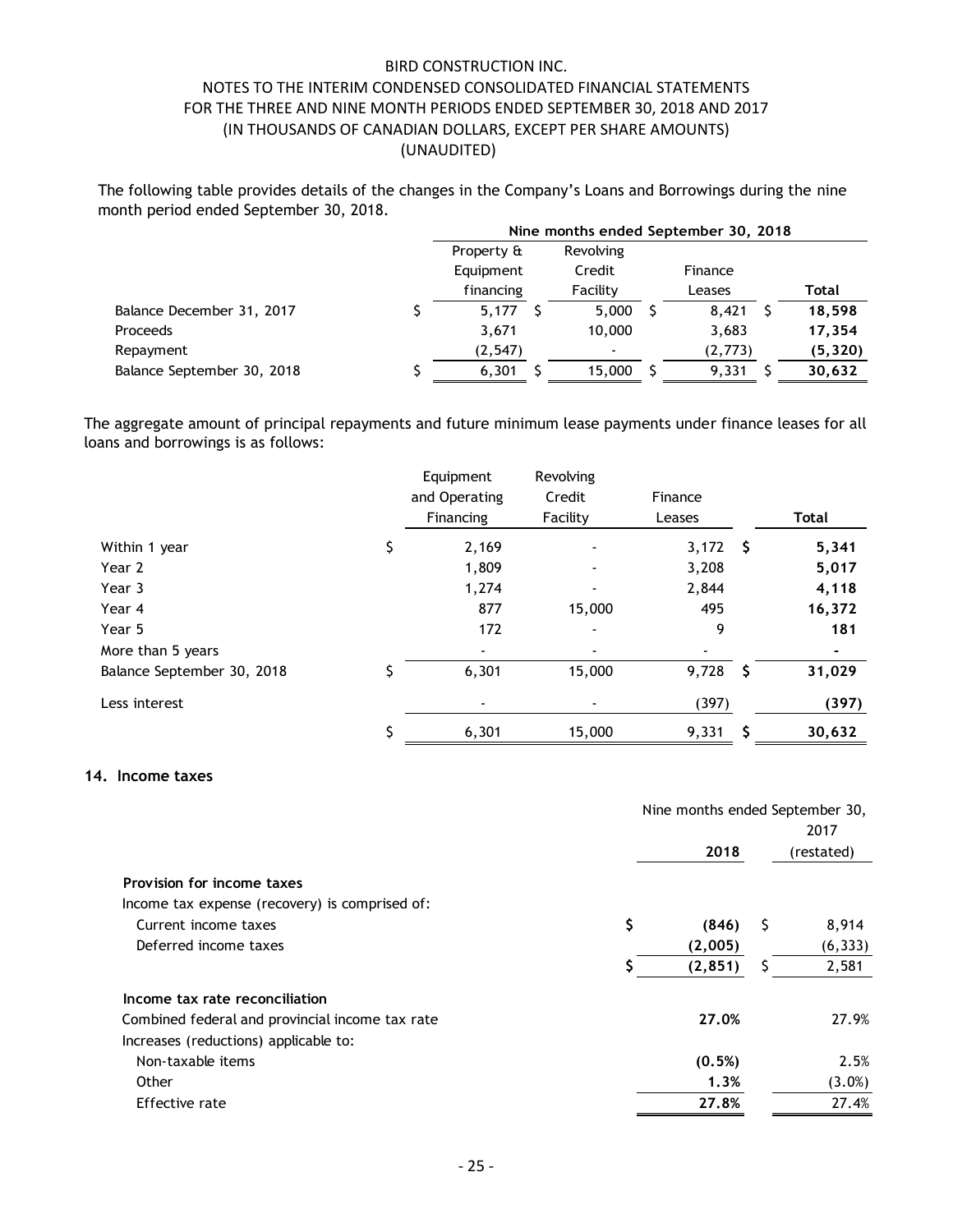The Company's statutory tax rate is the combined federal and provincial tax rates in the jurisdictions in which the Company operates.

### **15. Other liabilities**

|                                                                                     | September 30, | December 31, |
|-------------------------------------------------------------------------------------|---------------|--------------|
|                                                                                     | 2018          | 2017         |
| Liabilities for cash-settled share-based compensation plans (note $16(b)$ )         | 6,242         | 5,558<br>S   |
| Leasehold inducement                                                                | 2,289         | 2,484        |
| Deferred payment                                                                    | 756           | 1,136        |
| Total return swap derivatives                                                       | 60            |              |
| Interest rate swaps                                                                 |               |              |
|                                                                                     | 9,347         | 9,178        |
| Less: current portion - cash-settled share-based compensation plans (note $16(b)$ ) | 1,470         | 1,726        |
| Less: current portion - leasehold inducement                                        | 218           | 218          |
| Less: current portion - deferred payment                                            | 56            | 436          |
| Less: current portion - total return swap derivatives                               | 20            |              |
| Less: current portion - interest rate swaps                                         |               |              |
|                                                                                     | 1.764         | 2,380        |
| Non-current portion                                                                 | 7,583         | 6,798        |

### **16. Share-based compensation plans**

(a) Stock option plan:

The Company has a Stock Option Plan that provides all option holders the right to receive common shares in exchange for the options exercised. The Board of Directors selects eligible employees to be granted options, the number of options granted, the exercise price, the term of the option and the vesting periods. The number of common shares issuable under the Stock Option Plan shall not exceed 10% of the number of common shares outstanding. With the approval of the Equity Incentive Plan in May 2017, the Board of Directors has resolved to suspend the stock option plan. All outstanding options will continue to vest in accordance with the term of the option and the vesting periods.

Details of changes in the balance of stock options outstanding are as follows:

|                                   | Number of share<br>options<br>outstanding | Weighted average<br>exercise price |
|-----------------------------------|-------------------------------------------|------------------------------------|
| Outstanding at December 31, 2017  | 535,000                                   | 13.59                              |
| Forfeited during the period       | (45,000)                                  | 13.98                              |
| Outstanding at September 30, 2018 | 490,000                                   | 13.55                              |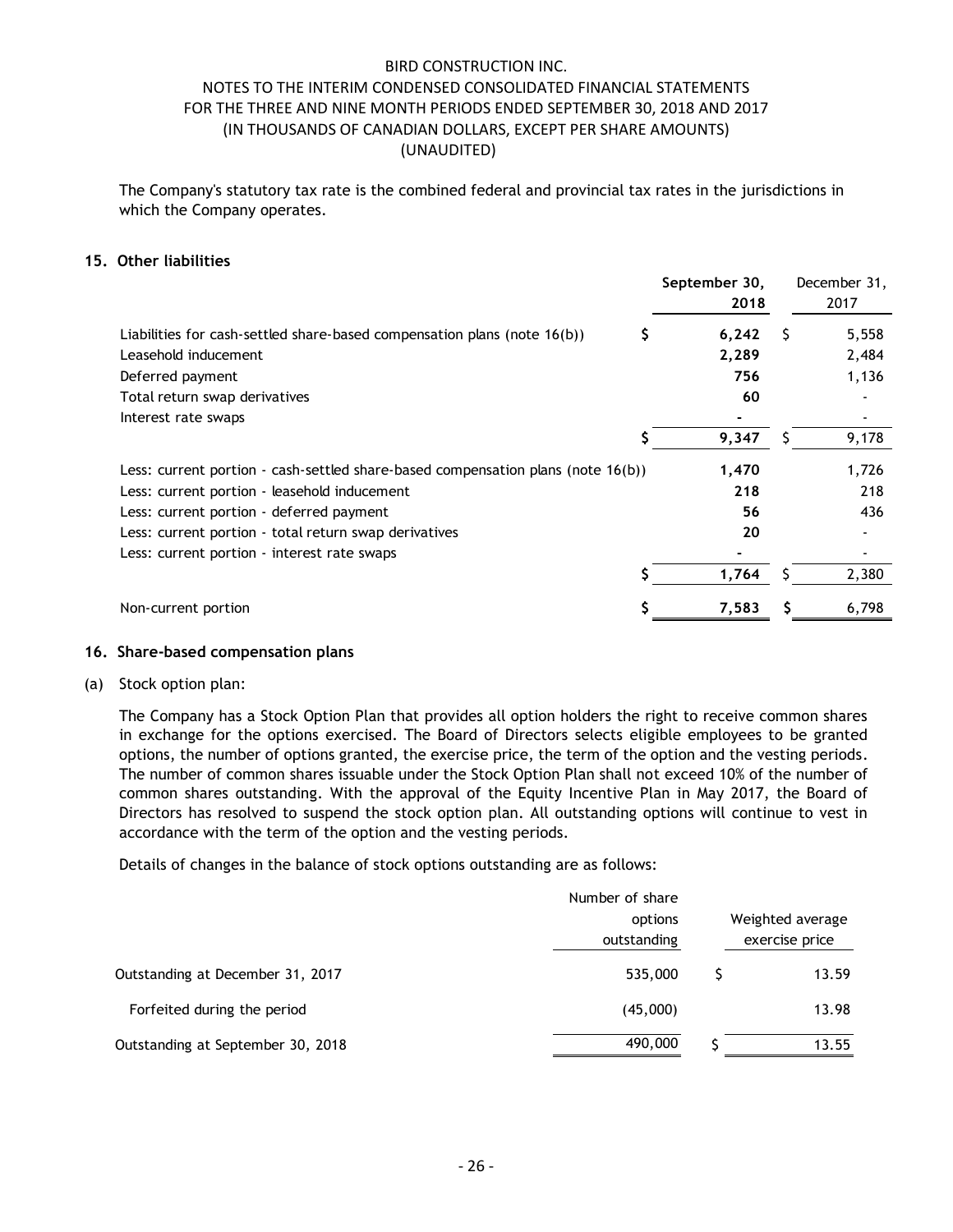The following table summarizes information about stock options outstanding and exercisable as at September 30, 2018:

|                       | Number of stock<br>options issued and<br>outstanding | Number of stock<br>options<br>exercisable | Exercise<br>price | Weighted<br>average fair<br>value of the<br>option | Expiry Date     | Remaining<br>Contractual life<br>(years) |
|-----------------------|------------------------------------------------------|-------------------------------------------|-------------------|----------------------------------------------------|-----------------|------------------------------------------|
| March 15, 2012 Grant  | 390,000                                              | 390,000                                   | 13.98             | 3.25                                               | March 15, 2019  | 0.5                                      |
| January 1, 2015 Grant | 100,000                                              | 75,000                                    | 11.87             | 1.16                                               | January 1, 2022 | 3.3                                      |

The stock-based compensation expense recognized during the nine month period ended September 30, 2018 is \$5 compared to an expense of \$13 during the nine month period ended September 30, 2017.

(b) Medium term incentive plan ("MTIP"), Equity incentive plan ("EIP") and Deferred share unit plan ("DSU Plan"):

|                                                             |   | September 30,<br>2018 | December 31,<br>2017 |  |
|-------------------------------------------------------------|---|-----------------------|----------------------|--|
| <b>MTIP</b> liability                                       | S | 2,793                 | 2,975                |  |
| EIP liability                                               |   | 1,445                 | 861                  |  |
| DSU liability                                               |   | 2,004                 | 1,722                |  |
| Liabilities for cash-settled share-based compensation plans |   | 6,242                 | 5,558                |  |
| Less: current portion - MTIP liability                      |   | 1,470                 | 1,726                |  |
|                                                             |   | 1,470                 | 1,726                |  |
| Non-current portion                                         |   | 4,772                 | 3,832                |  |

The Company has recognized a derivative loss of \$2,055 on its Total Return Swap contracts (note 9) and (note 15) for the nine month period ended September 30, 2018 (September 30, 2017 - \$1,688 gain).

### **17. Shareholders' capital**

The Company is authorized to issue an unlimited number of common shares and has issued and outstanding 42,516,853 common shares as at September 30, 2018. The Company is authorized to issue preference shares in series with rights set by the Board of Directors, up to a balance not to exceed 35% of the outstanding common shares.

|                                                   | Number of shares | Amount |
|---------------------------------------------------|------------------|--------|
| Balance, September 30, 2018 and December 31, 2017 | 42.516.853       | 42,527 |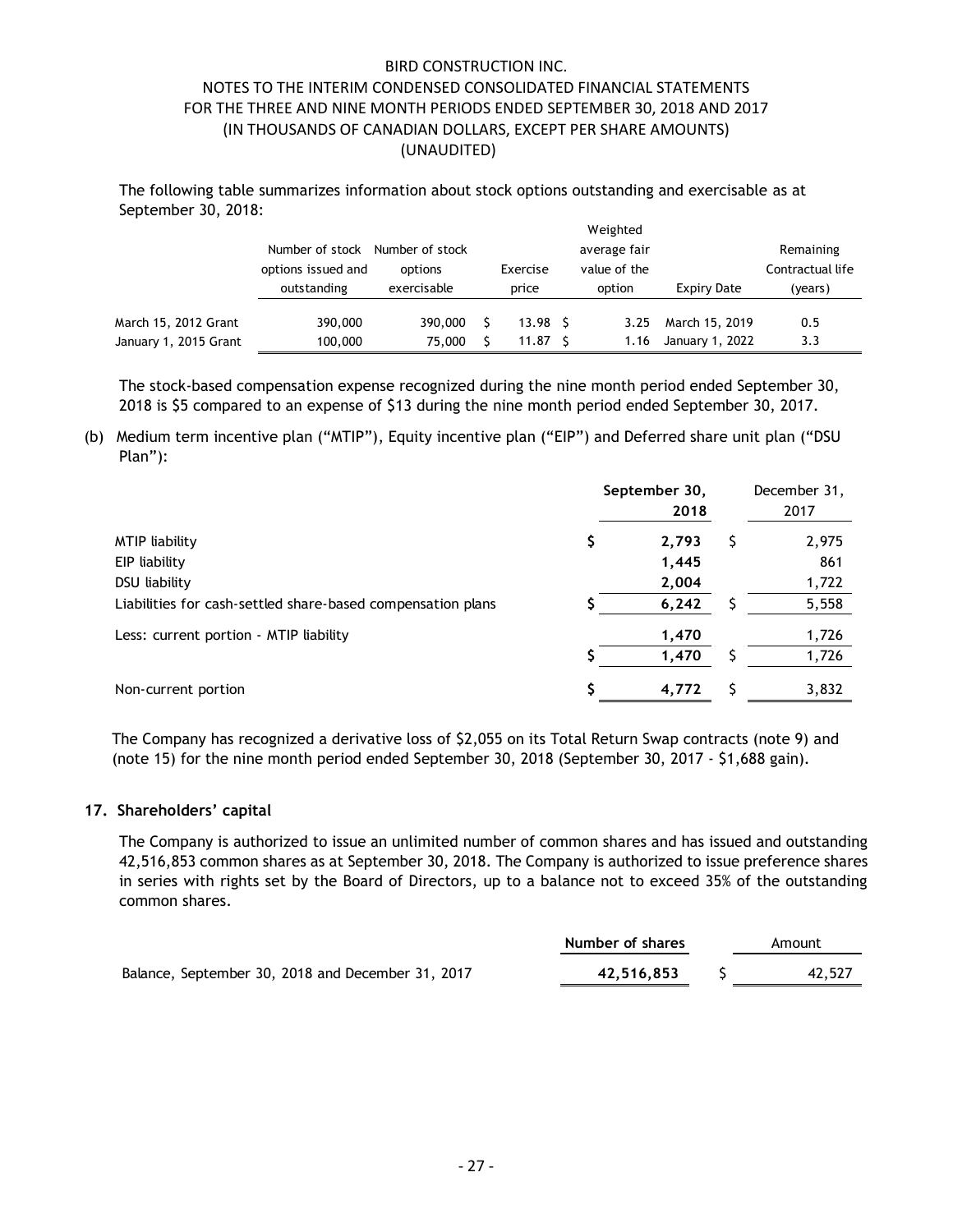### **18. Earnings per share**

Details of the calculation of earnings per share are as follows:

|                                                       | Three months ended September 30, Nine months ended September 30, |            |  |                   |               |  |            |
|-------------------------------------------------------|------------------------------------------------------------------|------------|--|-------------------|---------------|--|------------|
|                                                       |                                                                  |            |  | 2017              |               |  | 2017       |
|                                                       |                                                                  | 2018       |  | (restated)        | 2018          |  | (restated) |
| Profit (loss) attributable to shareholders (basic and |                                                                  |            |  |                   |               |  |            |
| diluted)                                              |                                                                  | 4.360      |  | $5,894$ \$        | $(7, 392)$ \$ |  | 6,846      |
| Average number of common shares outstanding           |                                                                  | 42,516,853 |  | 42,516,853        | 42,516,853    |  | 42,516,853 |
| Effect of stock options on issue                      |                                                                  |            |  |                   |               |  |            |
| Weighted average number of common shares (diluted)    |                                                                  | 42,516,853 |  | 42,516,853        | 42,516,853    |  | 42,516,853 |
| Basic earnings (loss) per share                       |                                                                  | 0.10       |  | 0.14 <sub>5</sub> | $(0.17)$ \$   |  | 0.16       |
| Diluted earnings (loss) per share                     |                                                                  | 0.10       |  | 0.14S             | $(0.17)$ \$   |  | 0.16       |

At September 30, 2018, 490,000 options (December 31, 2017 - 535,000 options) were excluded from the diluted weighted average number of common share calculation as their effect would have been anti-dilutive.

### **19. Provisions**

|                           |               | December 31, |
|---------------------------|---------------|--------------|
|                           | September 30, | 2017         |
|                           | 2018          | (restated)   |
| Warranty claims and other | 7,258         | 8,777        |
| Legal claims              | 2,094         | 1,926        |
|                           | 9,352         | 10,703       |

Various claims and litigation arise in the normal course of the construction business. It is management's opinion that adequate provision has been made for any potential settlements relating to such matters and that they will not materially affect the financial position or future operations of the Company.

## **20. Finance income**

|                 | Nine months ended September 30, |  |      |  |  |  |
|-----------------|---------------------------------|--|------|--|--|--|
|                 |                                 |  | 2017 |  |  |  |
|                 | 2018                            |  |      |  |  |  |
| Interest income | 888                             |  | 894  |  |  |  |
|                 | 888                             |  | 894  |  |  |  |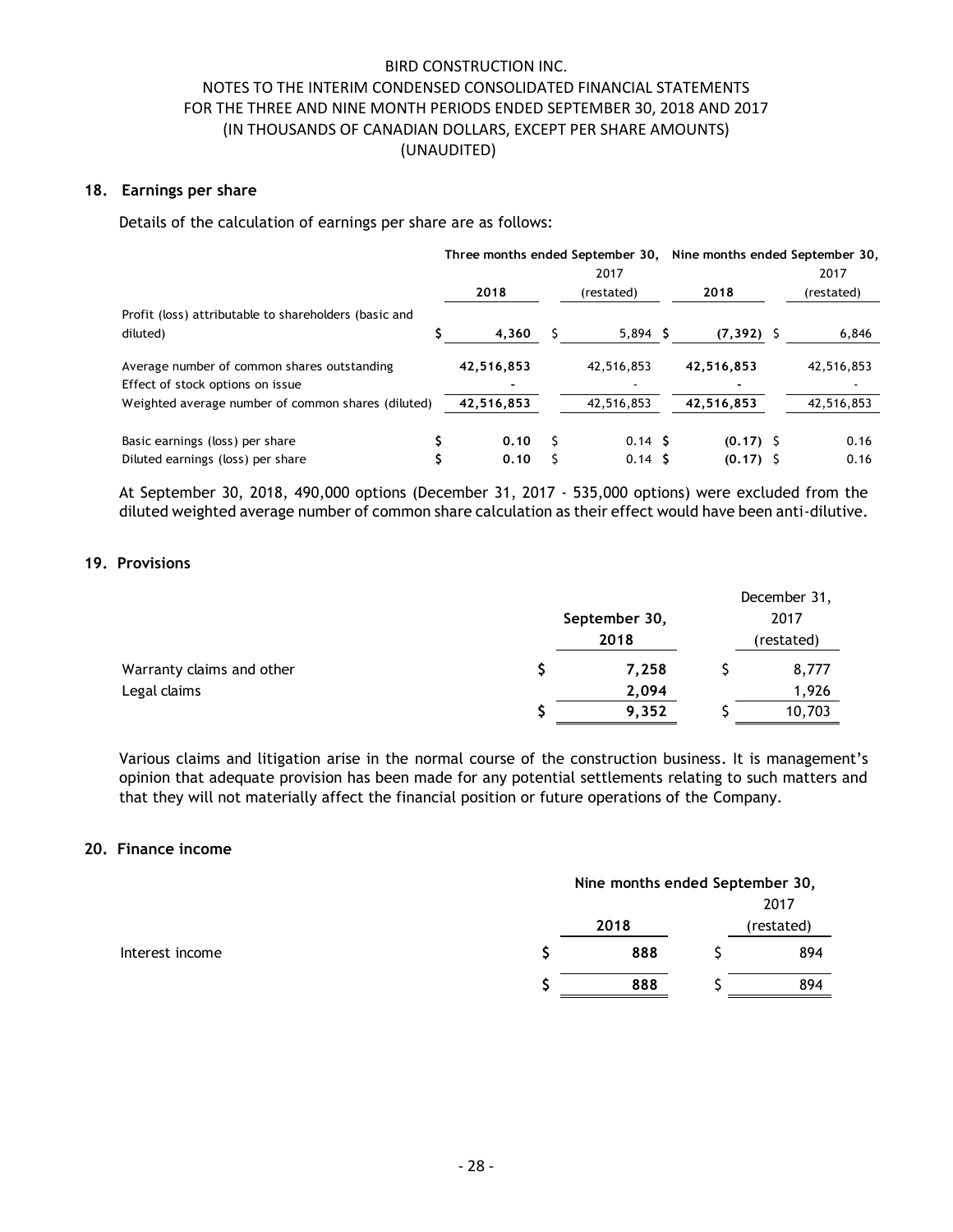## **21. Finance and other costs**

|                                            | Nine months ended September 30, |       |            |       |  |  |
|--------------------------------------------|---------------------------------|-------|------------|-------|--|--|
|                                            |                                 |       |            | 2017  |  |  |
|                                            |                                 |       | (restated) |       |  |  |
| Interest on loans and borrowings           |                                 | 1.187 |            | 343   |  |  |
| Loss on interest rate swaps (note 7)       |                                 | 256   |            | (368) |  |  |
| Interest on non-recourse project financing |                                 | 792   |            | 864   |  |  |
|                                            |                                 | 2,235 |            | 839   |  |  |

### **22. Leases**

Future minimum annual lease payments relating to lease commitments on buildings, equipment and vehicles over the next five years are:

|                  | Maturities   |        |             |  |        |
|------------------|--------------|--------|-------------|--|--------|
|                  | From 2019 to |        |             |  |        |
|                  | Within 2018  | 2022   | Beyond 2022 |  | Total  |
| Operating leases | 1.637        | 17,821 | $14,232$ \$ |  | 33,690 |

### **23. Commitments and contingent liabilities**

### (a) Commitments:

Outstanding surety lien bonds issued on behalf of the Company in connection with liens by subcontractors and suppliers at September 30, 2018 totalled \$44,004 (December 31, 2017 - \$24,109).

The Company has acquired minority equity interests in a number of PPP concession entities (note 10), which requires the Company to make \$8,129 in future capital injections. These commitments have been secured by letters of credit totalling \$8,129 (December 31, 2017 - \$8,131).

### (b) Contingencies:

The Company is contingently liable for the usual contractor's obligations relating to performance and completion of construction contracts. These include the Company's contingent liability for the performance obligations of its subcontractors. Where possible and appropriate, the Company obtains performance bonds, subcontract/supplier insurance or alternative security from subcontractors. However, where this is not possible, the Company is exposed to the risk that subcontractors will fail to meet their performance obligations. In that eventuality, the Company would be obliged to complete the subcontractor's contract, generally by engaging another subcontractor, and the cost of completing the work could exceed the original subcontract price. The Company makes appropriate provisions in the financial statements for all known liabilities relating to subcontractor defaults.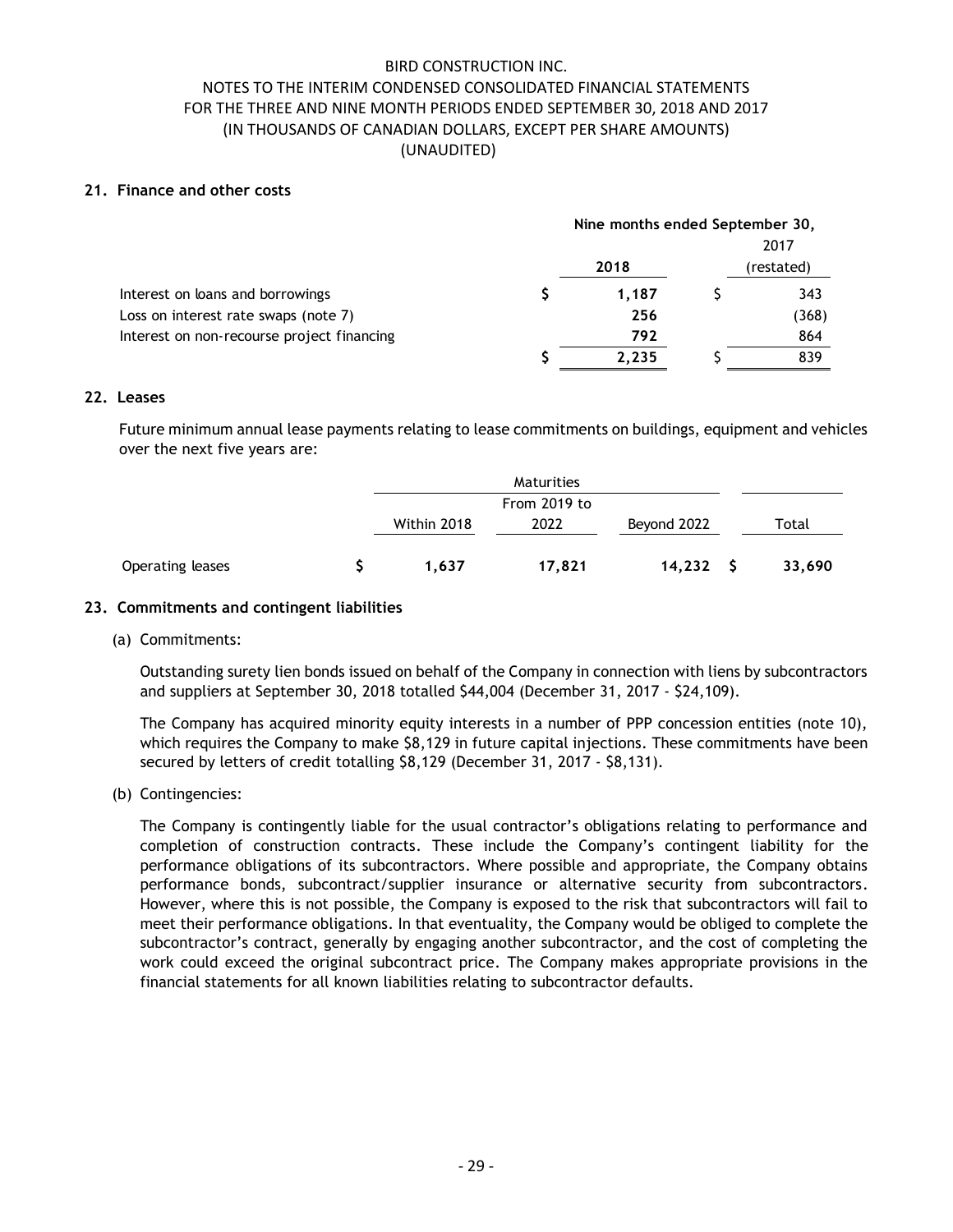### **24. Other cash flow information**

|                                                                      |          |     | Nine months ended September 30, |
|----------------------------------------------------------------------|----------|-----|---------------------------------|
|                                                                      |          |     | 2017                            |
|                                                                      | 2018     |     | (restated)                      |
| Changes in non-cash working capital relating to operating activities |          |     |                                 |
| \$<br>Accounts receivable                                            | (57,096) | \$  | (45,056)                        |
| Contract assets                                                      | 5,495    |     | (9,041)                         |
| Contract assets - alternative finance projects                       | 69,209   |     | (552)                           |
| Prepaid expenses                                                     | (667)    |     | 269                             |
| Other assets                                                         |          | (3) | (299)                           |
| Inventory                                                            | (238)    |     | 27                              |
| Accounts payable                                                     | (373)    |     | (63, 433)                       |
| Contract liabilities                                                 | 3,715    |     | (1, 144)                        |
| <b>Provisions</b>                                                    | (1, 351) |     | (3, 170)                        |
| Medium term incentive plan and other                                 | (892)    |     | (429)                           |
| \$                                                                   | 17,799   |     | (122, 828)                      |

Contract assets - alternative finance project changes are driven by design build finance projects. Refer to note 7 for loan proceeds to fund contract assets - alternative finance projects.

|                                              | September 30,<br>2018 |  | December 31,<br>2017 |
|----------------------------------------------|-----------------------|--|----------------------|
| Cash and cash equivalents                    |                       |  |                      |
| Cash                                         | 33.031                |  | 67,852               |
| Cash held for joint operations               | 40.445                |  | 46,240               |
| Bankers' acceptances and short-term deposits | 4.876                 |  | 18,963               |
|                                              | 78.352                |  | 133,055              |

Cash, bankers' acceptances and short-term deposits include restricted cash and cash equivalents that were deposited as collateral for letters of credit issued by the Company. As such, these amounts are not available for general operating purposes.

| Restricted cash and cash equivalents                                    |       |        |
|-------------------------------------------------------------------------|-------|--------|
| Cash and cash equivalents held to support letters of credit (note 13) S | 5.667 | 20,253 |
| Cash deposited in blocked accounts for special projects                 | 1.682 | 4.043  |
|                                                                         | 7.349 | 24.296 |

# Letters of Credit Support:

In the normal course of business, the Company issues letters of credit on certain projects to guarantee its performance. These projects are typically design-build contracts relating to Public Private Partnership arrangements and other major construction projects. In certain instances, the letters of credit are supported by the hypothecation of cash and cash equivalents that are not available for general corporate purposes (note 13A).

# Blocked Accounts:

The terms of non-recourse project financing require scheduled loan advances to be deposited in a blocked bank account which cannot be accessed directly by the Company for general corporate purposes. Upon recommendation by the lender's technical advisor, cash is released monthly from the blocked account and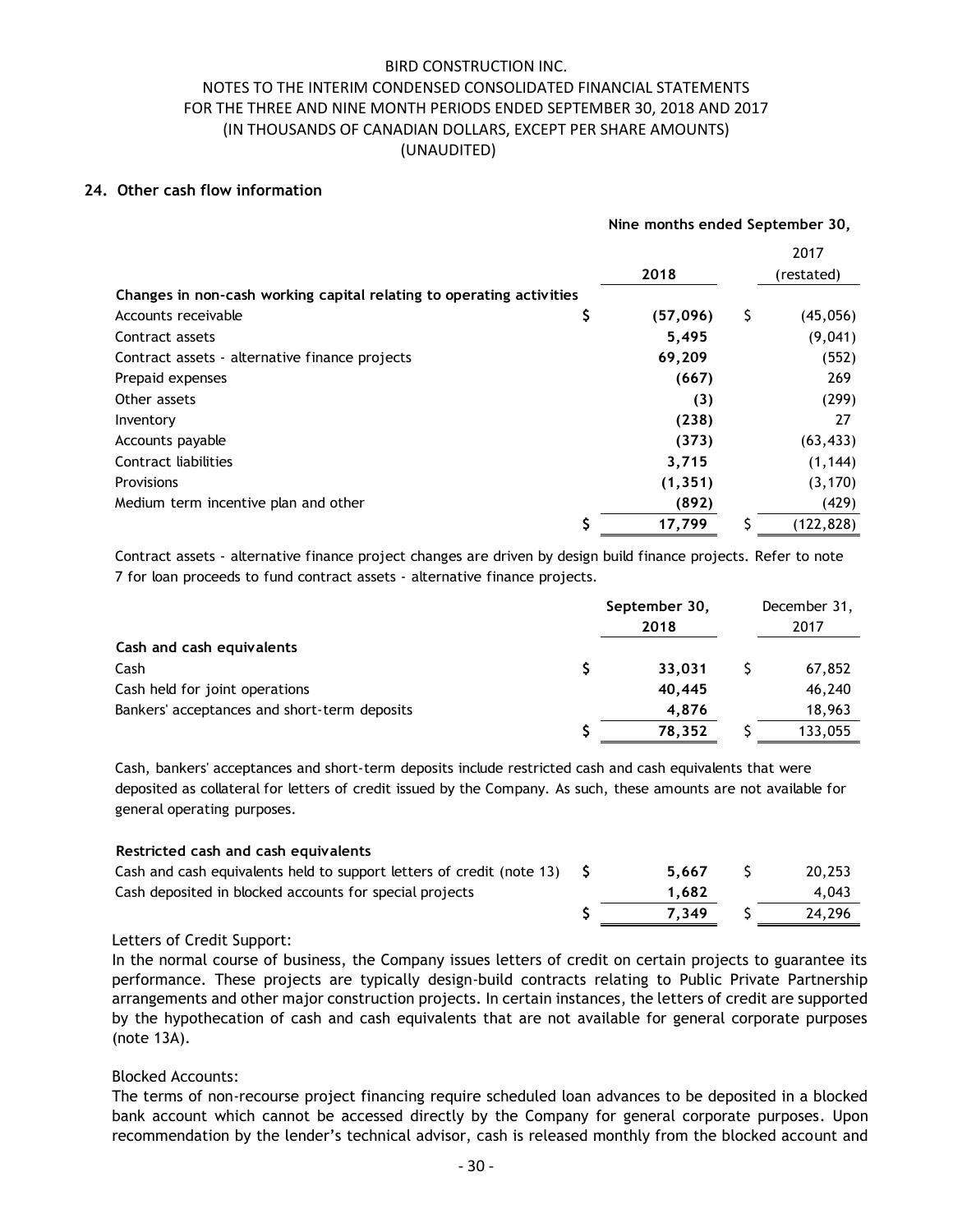paid to the Company based on the progress made on the related construction project. Once Public Private Partnership projects that only involve short term financing reach final completion and the debt is repaid, any remaining amounts in the project accounts become unrestricted and available for general corporate purposes.

### **25. Financial instruments**

The Company's investments and derivative financial instruments, including interest rate swaps and TRS derivatives have been classified as fair value through profit and loss. The Company's cash, bankers' acceptances, short-term deposits, short-term investments, accounts receivable and other long-term assets are classified as financial assets. The Company's bank overdraft, if any, accounts payable, dividends payable to shareholders, non-recourse project financing, deferred payment and long-term debt have been classified as financial liabilities. The basis of the determination of the fair value of the Company's financial instruments is more fully described in note 3(m) of the December 31, 2017 annual financial statements.

December 31,

### **A. Classification and fair value of financial instruments:**

|                                                            | September 30,<br>2018 |    | 2017<br>(restated) |
|------------------------------------------------------------|-----------------------|----|--------------------|
| Financial instruments at fair value through profit or loss |                       |    |                    |
| Non-recourse project financing - interest rate swaps       | \$<br>34              | \$ | 290                |
| Interest rate swaps                                        | 13                    |    |                    |
| Total return swap derivatives                              | (60)                  |    | 1,995              |
|                                                            | \$<br>(13)            | Ś. | 2,285              |
| <b>Financial assets and financial liabilities</b>          |                       |    |                    |
| <b>Financial assets</b>                                    |                       |    |                    |
| Cash and cash equivalents (note 24)                        | \$<br>78,352          | \$ | 133,055            |
| Accounts receivable                                        | 420,738               |    | 363,688            |
| Other non-current assets                                   | 6,190                 |    | 5,991              |
| Short-term investments                                     | 1,618                 |    |                    |
|                                                            | \$<br>506,898         |    | 502,734            |
| <b>Financial liabilities</b>                               |                       |    |                    |
| Accounts payable                                           | \$<br>(379, 820)      | \$ | (380, 221)         |
| Dividends payable to shareholders                          | (1, 382)              |    | (1, 382)           |
| Non-recourse project financing - loan facilities (note 7)  | (7,908)               |    | (63, 975)          |
| Loans and borrowings                                       | (30, 632)             |    | (18, 598)          |
| Deferred payment                                           | (756)                 |    | (1, 136)           |
|                                                            | \$<br>(420, 498)      |    | (465, 312)         |
| <b>Total financial instruments</b>                         | \$<br>86,387          | \$ | 39,707             |

The fair value of the loans and borrowings approximate their carrying values on a discounted cash flow basis as the majority of these obligations bear interest at market rates. The fair values of the remaining financial instruments approximate their carrying value due to their relatively short periods to maturity.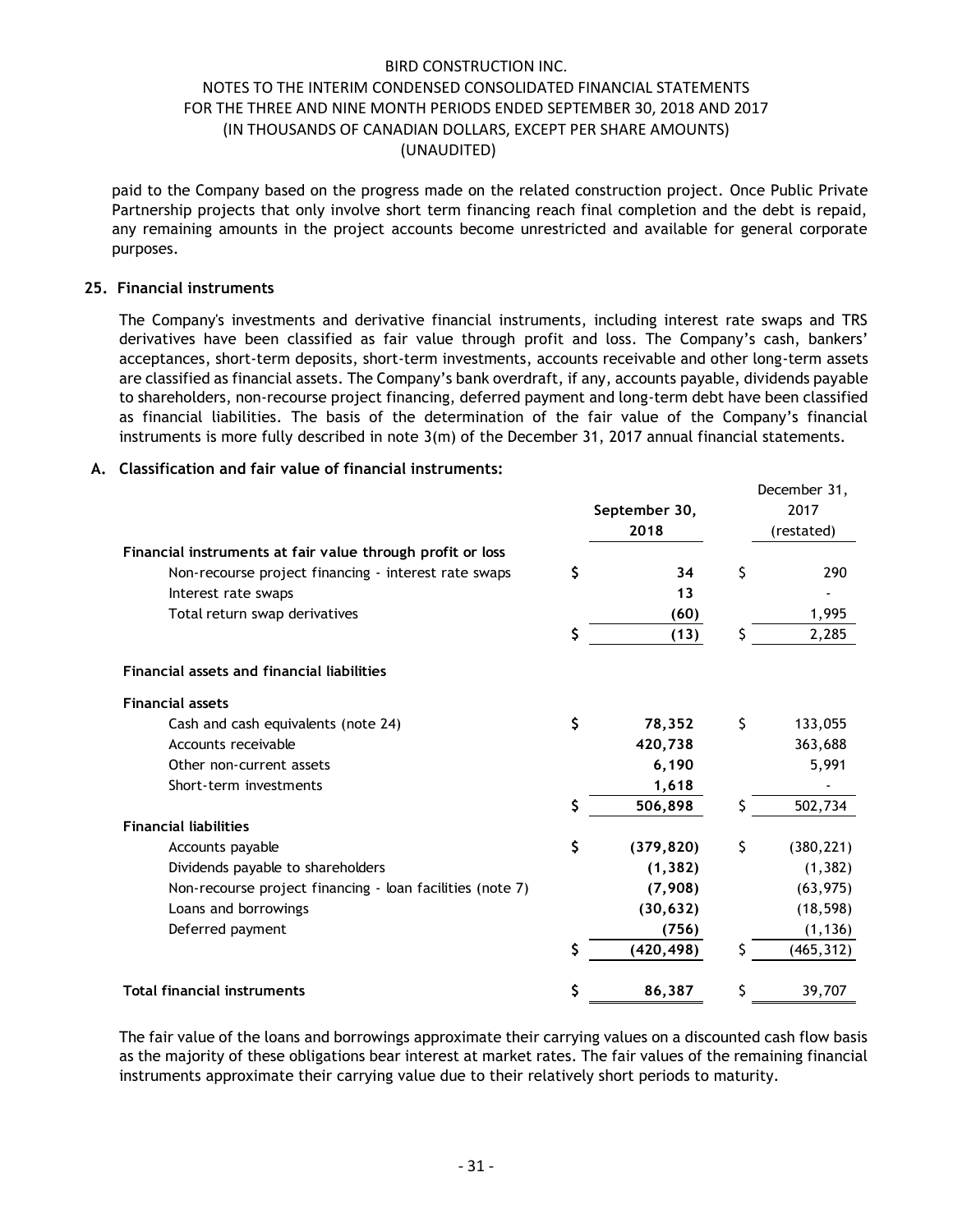### **B. Risk Management:**

In the normal course of business, the Company is exposed to several risks related to financial instruments that can affect its operating performance. These risks and the actions taken to manage them are as follows:

### i. Credit Risk:

Credit risk relates to the risk of financial loss to the Company if a customer or counterparty to a financial instrument fails to meet their contractual obligation.

With respect to accounts receivable, concentration of credit risk is limited due to the geographic dispersion of revenues and a diversified customer base. Before entering into any construction contract and during the course of the construction project, the Company goes to considerable lengths to satisfy itself that the customer has adequate resources to fulfil its contractual payment obligations as construction work is completed. If a customer was unable or unwilling to pay the amount owing, the Company will generally have a right to register a lien against the project that will normally provide some security that the amount owed would be realized.

Bankers' acceptances, short-term deposits and short-term investments are subject to minimal credit risk as they are placed with only major Canadian financial institutions. As is reasonably practical, these investments are placed with several different Canadian financial institutions, thereby reducing the Company's exposure to a default by any one financial institution.

Accounts receivable outstanding for greater than 90 days and considered past due by the Company's management, represent 13.9% (December 31, 2017 – 16.5%) of the balance of progress billings on construction contracts receivable at September 30, 2018. Management has recorded an allowance of \$1,434 (December 31, 2017 - \$1,672) against these past due receivables, net of amounts recoverable from others.

|                         | Amounts past due |  |         |  |               |  |              |  |
|-------------------------|------------------|--|---------|--|---------------|--|--------------|--|
|                         | Up to $12$       |  | Over 12 |  | September 30, |  | December 31, |  |
|                         | months           |  | months  |  | 2018          |  | 2017         |  |
| Trade receivables       | 27.295           |  | 15.233  |  | 42,528        |  | 37,122       |  |
| Impairment              | (280)            |  | (1.154) |  | (1.434)       |  | (1,672)      |  |
| Total Trade receivables | 27.015           |  | 14.079  |  | 41.094        |  | 35,450       |  |

The movement in the allowance for impairment in respect of loans and receivables during the period was as follows:

|                              | September 30, |       | December 31, |       |
|------------------------------|---------------|-------|--------------|-------|
|                              |               | 2018  |              | 2017  |
| Balance, beginning of period |               | 1.672 |              | 1,524 |
| Impairment loss recognized   |               | 140   |              | 383   |
| Amounts written off          |               | (236) |              | (96)  |
| Impairment loss reversed     |               | (142) |              | (139) |
|                              |               | 1.434 |              | 1,672 |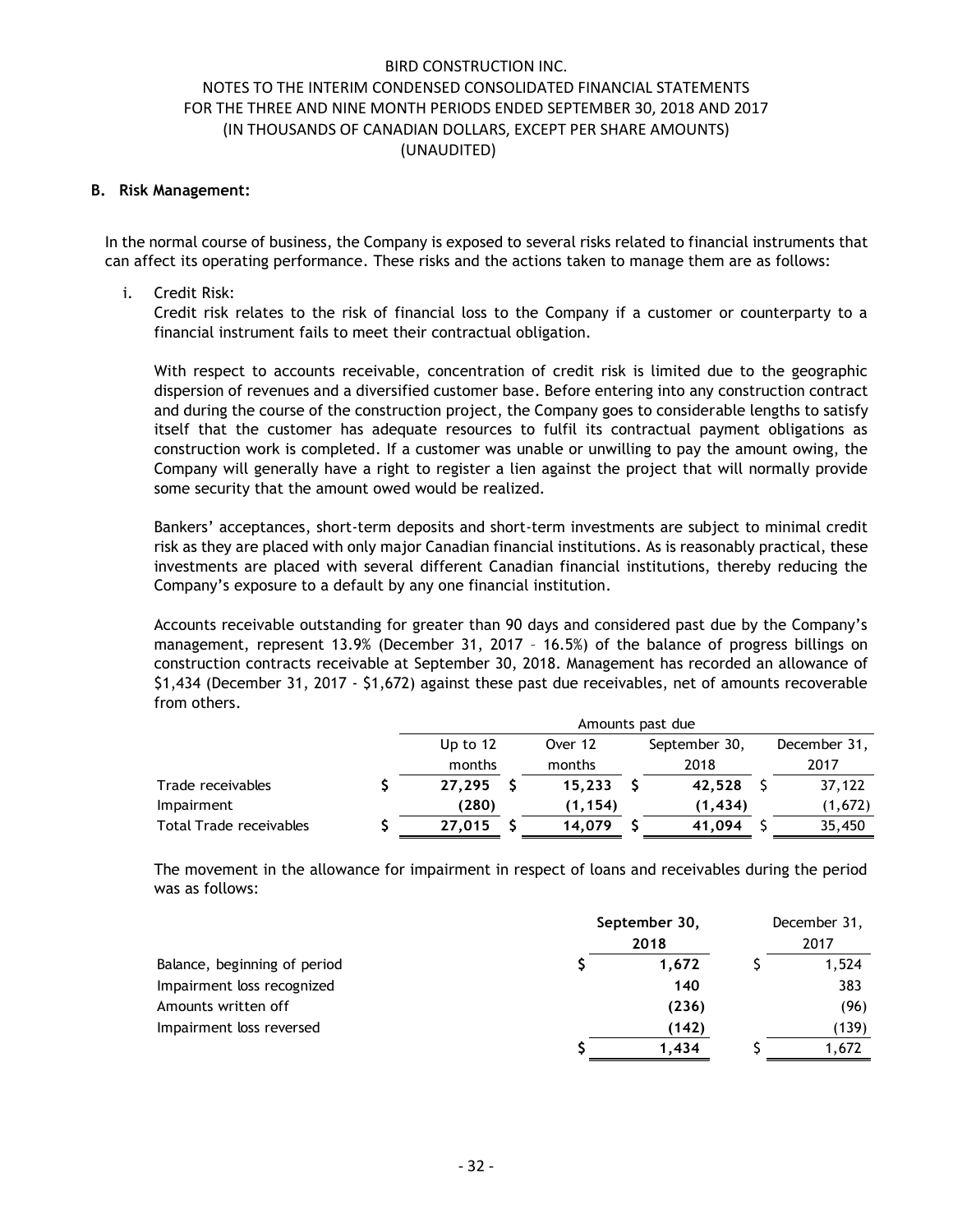### ii. Liquidity risk:

Liquidity risk relates to the risk that the Company will not be able to meet its financial obligations as they fall due.

The Company has working capital of \$73,807 which is available to support surety requirements related to construction projects. As a component of working capital, the Company maintains significant balances of cash and cash equivalents and investments in liquid securities. These investments, less \$5,667 hypothecated to support outstanding letters of credit and \$1,489 held in blocked accounts, are available to meet the financial obligations of the Company as they come due (note 24).

The Company has a committed line of credit of \$85,000 available to finance operations and issue letters of credit. As at September 30, 2018, the Company has drawn \$15,000 on the facility and has \$25,347 letters of credit outstanding on the facility. Also, the Company and its subsidiaries have \$40,000 in equipment facilities, of which \$6,598 is outstanding at September 30, 2018. Subsidiaries of the Company have established operating lease lines of credit for \$42,500 with the financing arms of major heavy equipment suppliers to finance operating equipment leases. At September 30, 2018, the subsidiaries have used \$7,125 under these facilities. In addition, the Company has lines of credit totaling \$80,000 available for issuing letters of credit for which \$10,542 was drawn at September 30, 2018. Additional draws on this line require hypothecation of additional securities or cash deposits. Cash collateralization may not be required for certain letters of credit with an export component as the Company has entered into an agreement with EDC to provide performance security guarantees for letters of credit issued that meet their criteria. The Company believes it has access to sufficient funding through the use of these facilities to meet foreseeable operating requirements.

Principal repayments due on the loans and borrowings and non-recourse project financing are disclosed in notes 13 and 7, respectively. As disclosed in notes 15 and 16, payments required pursuant to the Company's MTIP granted in 2015, 2016 and 2017 are due on the vesting dates of November 2018, November 2019 and November 2020, respectively, or upon retirement, if earlier. Payments pursuant to the Company's EIP granted in 2017 and 2018 are due by December 2020 and December 2021 respectively. Payments pursuant to the Company's DSU Plan are cash settled when the eligible Director ceases to hold any position within the Company.

### iii. Market risk:

Market risk is the risk that changes in market prices, such as interest rates and equity prices, will affect the Company's income or the value of its holdings in liquid securities.

At September 30, 2018, the interest rate profile of the Company's long-term debt and non-recourse project financing was as follows:

|                                                         |  | September 30,<br>2018 |  |
|---------------------------------------------------------|--|-----------------------|--|
|                                                         |  |                       |  |
| Fixed-rate facilities                                   |  | 6.281                 |  |
| Variable-rate facilities                                |  | 15,020                |  |
| Non-recourse project financing facilities               |  | 8,974                 |  |
| Total long-term debt and non-recourse project financing |  | 30,275                |  |

Interest rate risk is the risk that the fair value of future cash flows of a financial instrument will fluctuate because of changes in market interest rates. The Company is exposed to interest rate risk to the extent that its credit facilities and TRS derivatives are based on variable rates of interest. The Company has the option to convert all variable-rate term facilities to fixed-rate term facilities. Interest